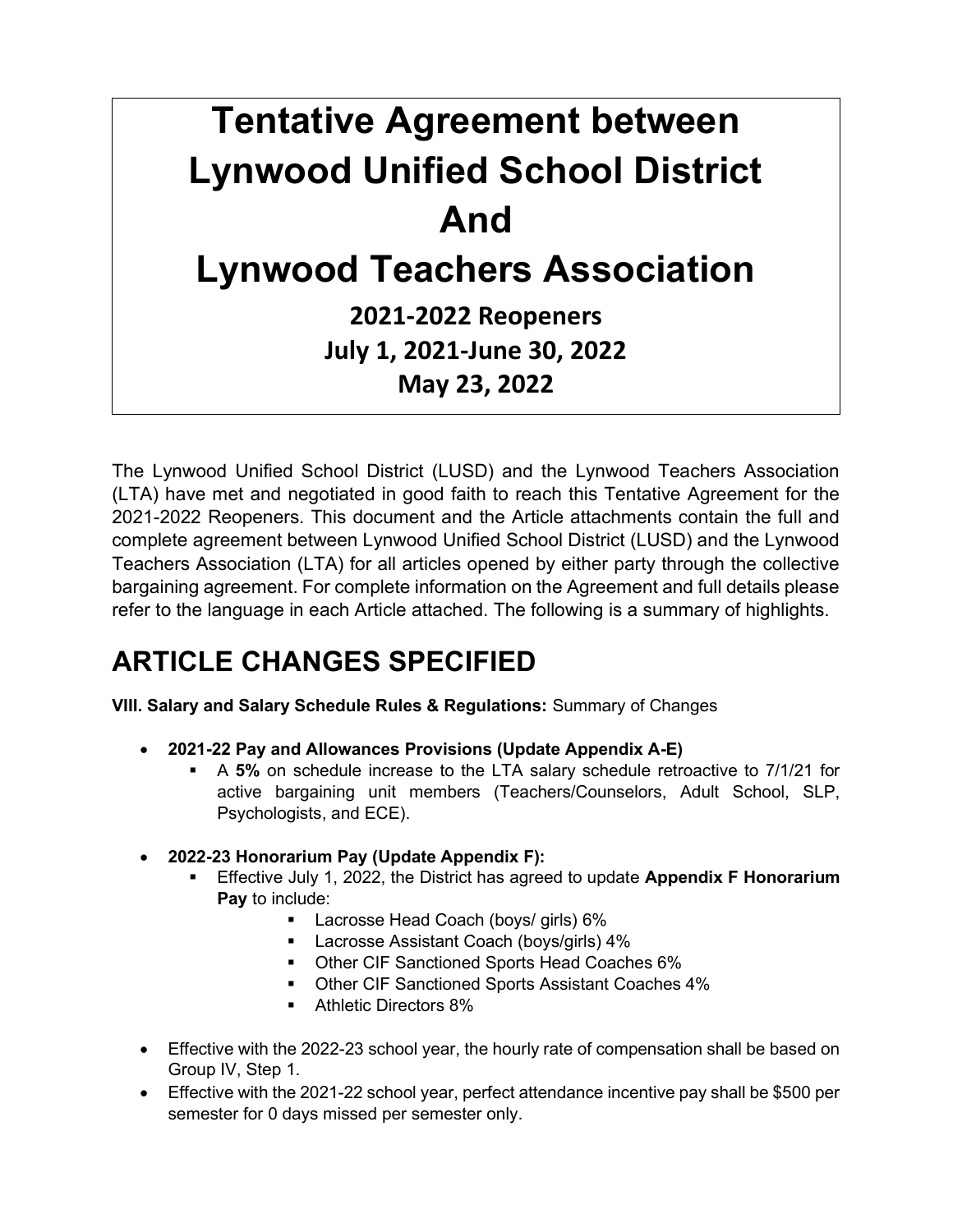- Effective with the 2021-22 school year, members shall receive a one-time stipend of \$2,500 for 25 years of service accrued and a \$5,000 for 30 years of service accrued, beginning with years of service accrued at the end of 2021-22.
- Effective with the 2021-22 school year, the following annual stipends shall be paid out to members with the following certificates, degrees, credentials and/or position(s):
	- National Board Certified Teacher \$2,500
	- Doctorate Degree \$2,500 per year
	- **BCLAD Dual Immersion Teacher \$1,500 per year**
	- Special Education Credentialed Teacher that is assigned to a Special Education classroom or has a 100% caseload of Special Education students in the following settings: RSP, SDC, CLM, Moderate-Severe, or APE for that school year- \$3,000
	- TK-6th combo classes \$1,500 per year
	- Early Childhood Part-Day with Supervisor or Director permit \$1,000

#### (See Article VIII attached for full details)

#### IX. Health and Welfare Benefits: No Changes

#### X. Hours of Employment & Working Conditions: Summary of Changes

- ECE teachers shall be excluded from adjunct duties.
- Hourly compensation for Elementary school unit members who teach approved interventions programs during their preparation/planning time.
- Unit members may not leave campus during preparation/planning time unless conducting District business.
- Splitting students from a classroom is not in the best interest of students and that it is to be done only during emergencies.
- Site leads, site instructional coaches or site digital coaches shall be used to cover staff absences when no substitutes are available unless they are unavailable or are undertaking other responsibilities as determined by the principal.
- 1 hour of pay for Unit members on assignment outside of the classroom when asked to substitute teach for any part of their day at least 2 hours of the school day.
- Language added to align language with state mandated school start times as well as language delineating the start and end time of the 7-hour workday by grade levels (Elementary, Middle, and High School).
- The Districtwide Grade-as-One Committee shall consist of 3 elementary and 3 secondary teachers appointed by LTA to evaluate report card formats and address issues of equity in grading. The committee will be chaired by an administrator selected by the Superintendent or designee.
- Gradebooks must be updated at least monthly on the District's student information system.
- The District will provide a Professional Development Master Calendar in a timely manner.
- One staff meeting shall be reserved for District mandated health and safety training during the months of September or October. For ECE teachers, this shall be reserved for pupilfree days.
- Staff Curriculum Development Committee shall be a part of the Districtwide Curriculum Committee and shall meet quarterly.
- Instructional Assistants requested to be reassigned by a unit member shall be reassigned within 45 days. Newly hired Instructional Assistants shall receive appropriate and timely training.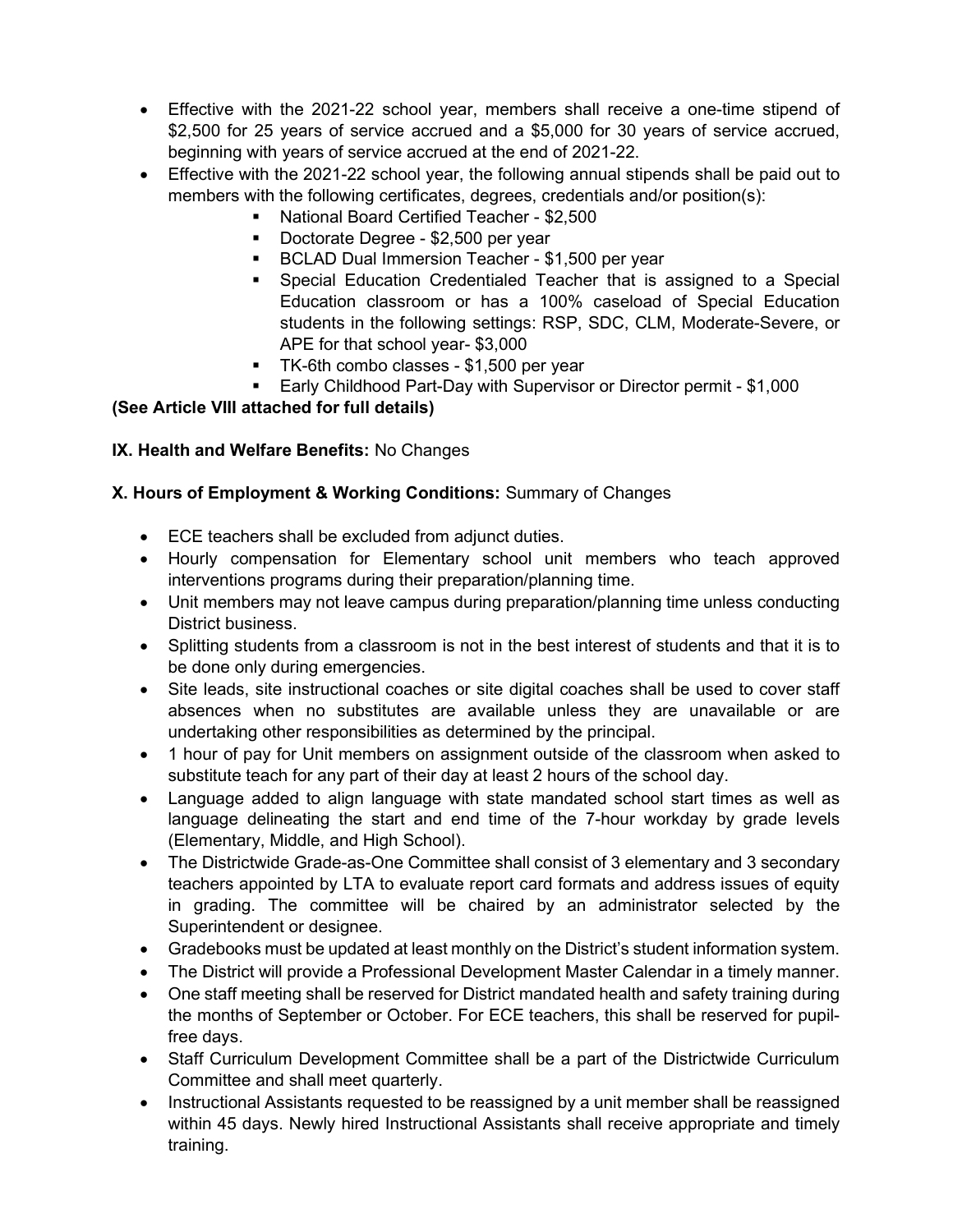Unit member shall be compensated when attending Board approved conferences, trainings and meetings at an hourly rate when scheduled on a non-work day.

#### (See Article X attached for full details)

#### XI. Special Education: Summary of Changes

- Clarified that the article does not supersede federal or state laws regarding Special Education.
- Added language that includes and addresses all programs: RSP, SDC, CLM, Moderate-Severe, APE.
- Average SDC class size range extended to Pre-K and TK.
- RSP caseloads shall not exceed 28 pupils at schools not implementing an inclusion model.
- No SAI teacher assigned a blended caseload (RSP/SDC) in high school shall have a caseload that exceeds 20 pupils.
- Education Code language added to speech/language pathologist caseload range.
- Unit members assigned to RSP, SDC, and Moderate-Severe (including Life Skills, CLM, and Behavior-based) shall receive one full release day per quarter upon request to prepare for, facilitate and finalize IEP documents and meetings.
- The District shall provide training to Special Education unit members on the most current District Special Education Handbook as well as professional development to address new instructional materials, academic assessments such as WJ4 and BRIGANCE and IEP technology such as SEIS and Goalbook. Training will happen withing 60 days of hire for new employees, and by the end of the first semester for current employees.
- Language added to encourage equitable distribution of inclusion students across all core content area teachers.
- An RSP teacher will not simultaneously be assigned to serve as a resource specialist and teach a regular or self-contained class at schools not implementing an inclusion model.
- RSP teachers will not be required to substitute teach in any classroom unless there is an emergency of a non-recurring nature.
- The Special Education Handbook Committee shall meet to discuss Special Education issues once a quarter, and will include 1 Pre-K Special Education teacher as a member in addition to the already established members of the committee.
- The District Special Education Handbook will be revised and updated by September 1<sup>st</sup> of each year and made available to all stakeholders.
- The Districtwide Special Education Committee shall meet once a quarter and will have access to the LUSD Special Education Master Plan and Special Education Handbook. The committee shall have an outlined vision and plan for the Special Education program in LUSD by the end of June of each year in preparation for the new school year. Recommendations of the committee will be reviewed by the District and the Association prior to implementation of new services and programs.

#### (See Article XI attached for full details)

#### Side Letter Commitments:

Stipend Payment: A separate side letter will be developed and approved which will outline how and when stipends in Article VIII of this Tentative Agreement are paid out.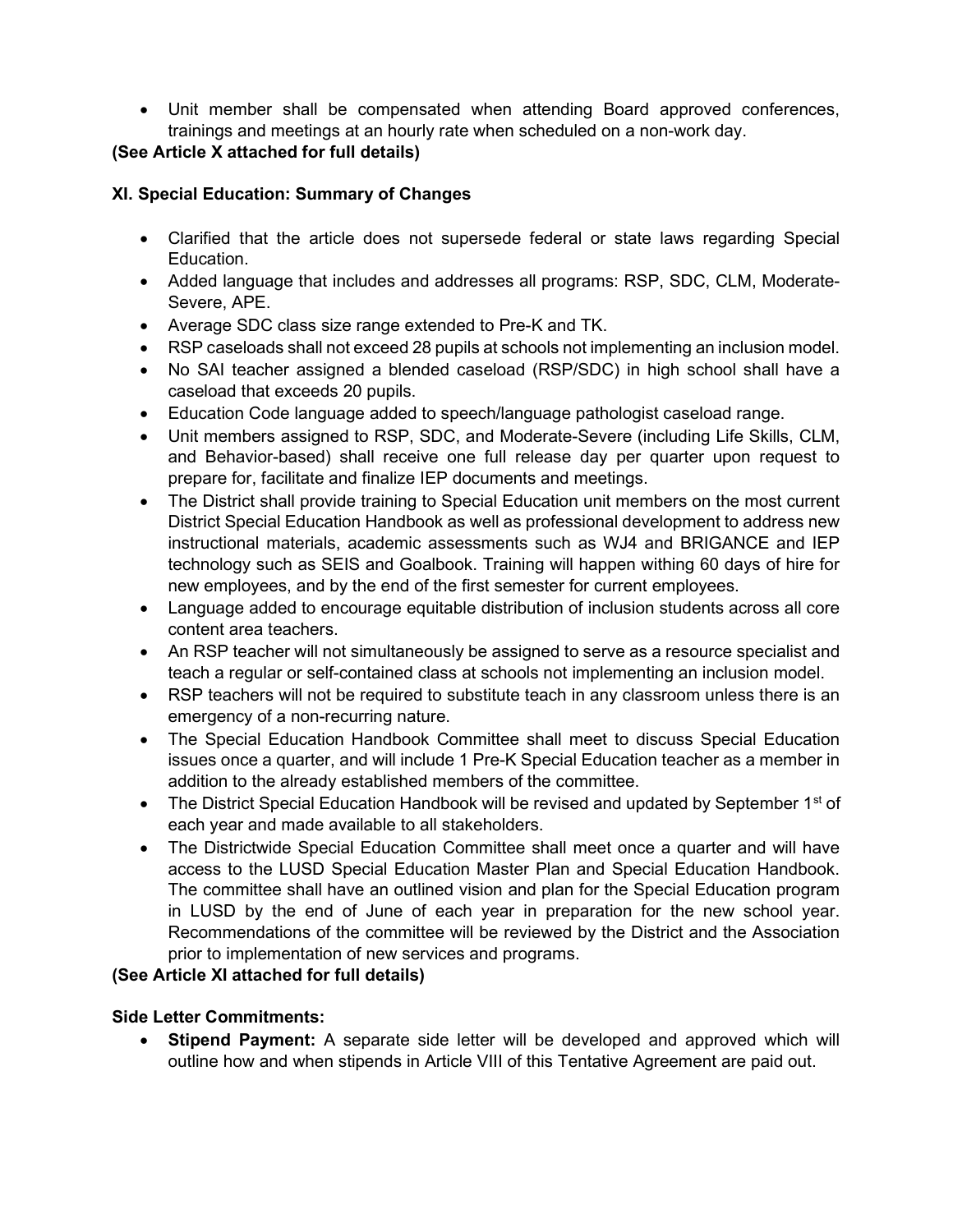Attachments:

- Article VIII Salary and Salary Schedule Rules and Regulations
- Article X Hours of Employment and Working Conditions
- Article XI Special Education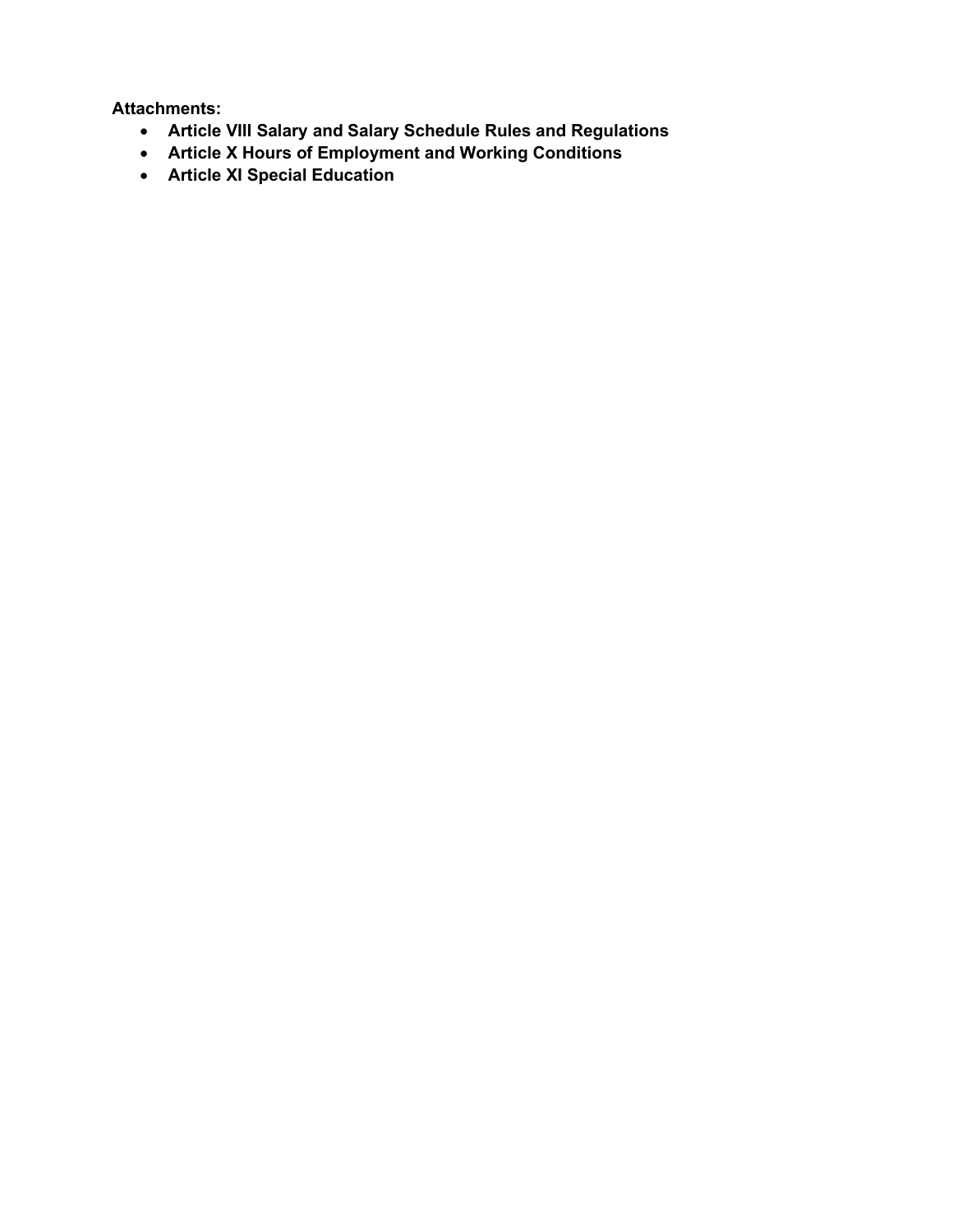| <b>ARTICLE VIII</b>                                     |                                                                                                                                                                                                                                                                                                                                                                                                                                                                                                                                                     |  |  |
|---------------------------------------------------------|-----------------------------------------------------------------------------------------------------------------------------------------------------------------------------------------------------------------------------------------------------------------------------------------------------------------------------------------------------------------------------------------------------------------------------------------------------------------------------------------------------------------------------------------------------|--|--|
| <b>SALARY AND SALARY SCHEDULE RULES AND REGULATIONS</b> |                                                                                                                                                                                                                                                                                                                                                                                                                                                                                                                                                     |  |  |
| 8.1                                                     | <b>General</b>                                                                                                                                                                                                                                                                                                                                                                                                                                                                                                                                      |  |  |
| 8.1.1                                                   | Unit members who serve less than the required annual number of working days for<br>regular full-time unit members in their classification, shall receive salary in the ratio that<br>the number of days actually served bears to the total number of annual working days for<br>that classification. Notwithstanding the above, unit members who serve for one full school<br>semester, shall receive not less than one- half the annual salary applicable to their group<br>and step.                                                              |  |  |
| 8.1.2                                                   | Mandatory deductions from gross earnings are those required by law and include State<br>Income Tax, Federal Income Tax, and State Teachers Retirement System.                                                                                                                                                                                                                                                                                                                                                                                       |  |  |
| 8.1.3                                                   | Optional deductions are those deductions the unit members may elect to have taken from<br>his/her earnings. Such deductions are made for items and services that are, from time to<br>time, made available to the unit members by Board action. Authorization shall remain in<br>effect continuously until the District receives from the unit member written notice<br>withdrawing the authorization from the deduction.                                                                                                                           |  |  |
| 8.2                                                     | <b>Salary Schedules</b>                                                                                                                                                                                                                                                                                                                                                                                                                                                                                                                             |  |  |
| 8.2.1                                                   | The Teacher/Counselor Salary Schedule is attached as Appendix A.                                                                                                                                                                                                                                                                                                                                                                                                                                                                                    |  |  |
| 8.2.2                                                   | The Adult School Teachers Salary Schedule is attached as Appendix B                                                                                                                                                                                                                                                                                                                                                                                                                                                                                 |  |  |
| 8.2.3                                                   | The Early Childhood Education Teachers salary schedule is attached as Appendix C.                                                                                                                                                                                                                                                                                                                                                                                                                                                                   |  |  |
| 8.2.4                                                   | The Speech/Language Pathologist Salary Schedule is attached as Appendix D.                                                                                                                                                                                                                                                                                                                                                                                                                                                                          |  |  |
| 8.2.5                                                   | CTE Teachers: Effective July 1, 2017, CTE Teachers will move to the appropriate<br>step/column on the Certificated Teaching Salary Schedule. In the event a current CTE<br>teacher does not hold a Bachelor's Degree from an accredited university, such CTE<br>Teacher shall remain on the Adult School Teachers Salary Schedule. If in the future, such<br>CTE teacher completes a Bachelor's Degree from an accredited university such CTE<br>teacher shall move to the appropriate step/column on the Certificated Teaching Salary<br>Schedule. |  |  |
| 8.2.6                                                   | The School Psychologist Salary Schedule is attached as Appendix E.                                                                                                                                                                                                                                                                                                                                                                                                                                                                                  |  |  |
| 8.2.7                                                   | The Honorarium pay schedule is attached as Appendix F.                                                                                                                                                                                                                                                                                                                                                                                                                                                                                              |  |  |
| 8.2.8                                                   | The District shall implement AB 265 (1989) (Medicare) effective July 1, 1994.                                                                                                                                                                                                                                                                                                                                                                                                                                                                       |  |  |
| 8.3                                                     | <b>Initial Placement on Schedules</b>                                                                                                                                                                                                                                                                                                                                                                                                                                                                                                               |  |  |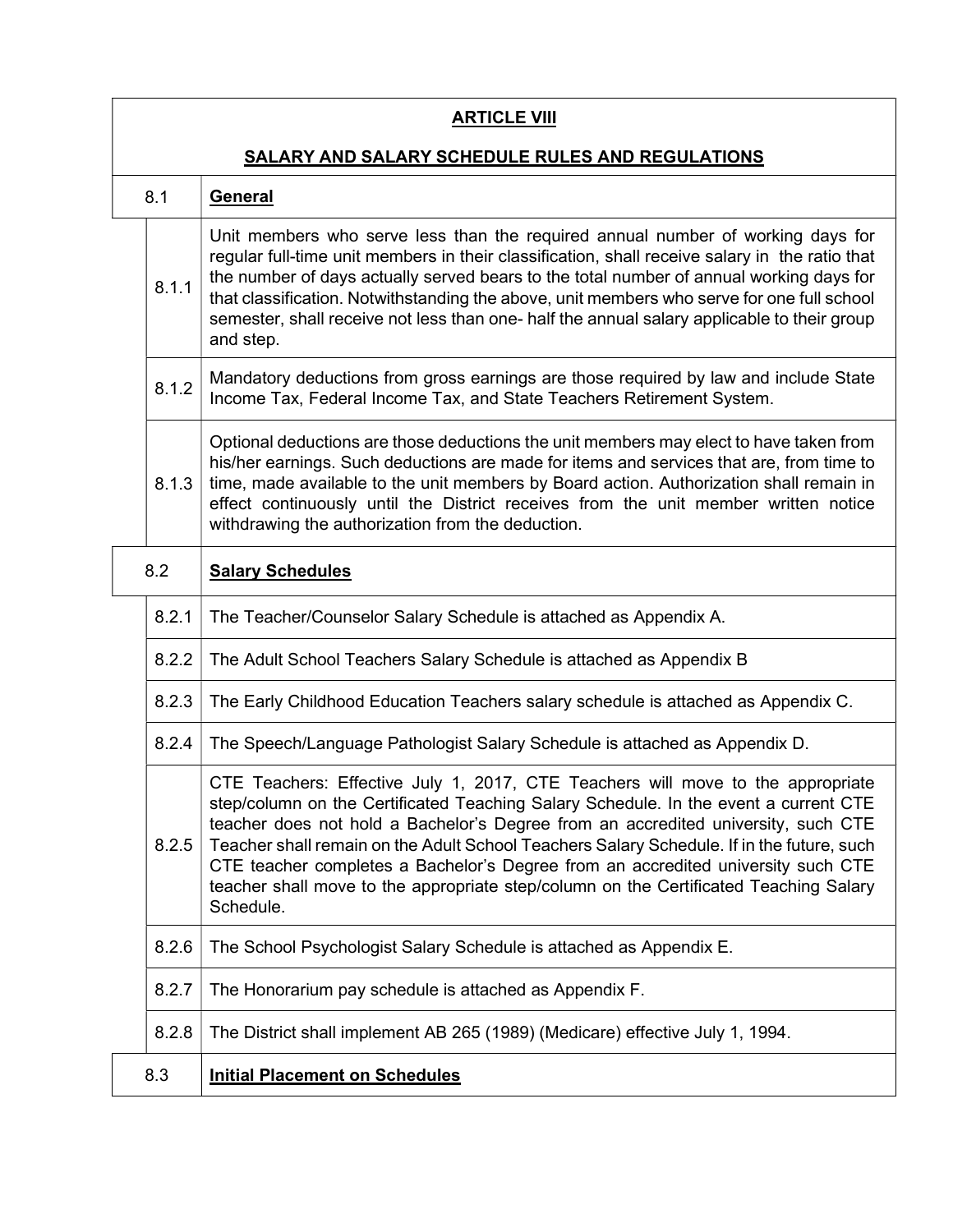| 8.3.1 | Credit for service outside the District shall be allowed on the salary schedule at the rate<br>of one increment (step) for one year of comparable service. No initial placement shall<br>exceed step ten (10). Prior service will be allowed on the schedule only if it is within the<br>last fifteen (15) years. Private school experience for step increment on the salary<br>schedule will be accepted, providing the private school is state accredited, the<br>educational program is equal to that which is carried out in public schools, and the unit<br>member in question held a valid credential at time of teaching. Unit members employed<br>to teach vocational education additional subjects may be granted, at the discretion of the<br>District up to four (4) years of credit for appropriate work experience, including work as a<br>journeyman, in lieu of teaching experience. All previous experience shall be verified by<br>official statements by the unit member before experience credit shall be allowed. |
|-------|---------------------------------------------------------------------------------------------------------------------------------------------------------------------------------------------------------------------------------------------------------------------------------------------------------------------------------------------------------------------------------------------------------------------------------------------------------------------------------------------------------------------------------------------------------------------------------------------------------------------------------------------------------------------------------------------------------------------------------------------------------------------------------------------------------------------------------------------------------------------------------------------------------------------------------------------------------------------------------------------------------------------------------------|
| 8.3.2 | All coursework approved for initial placement must be verified by official transcripts.<br>Obtaining official transcripts is the responsibility of the unit member. All transcript<br>verifications must be received within thirty (30) days of the unit member's first day of<br>service. Failure to do so will result in the Districts withholding salary warrants until such<br>documents are placed on file. Earned degrees received and units of study in an<br>accredited institution of higher learning shall be allowed for initial placement and<br>subsequent horizontal movement on the salary schedule. The accreditation status of a<br>college, university or private school at the time of the unit member's attendance shall<br>prevail. The school shall be accredited by American Universities and Colleges or their<br>regional affiliates.                                                                                                                                                                        |
| 8.3.3 | Unit members whose initial District employment was in programs conducted under<br>contracts with public or private agencies or other categorically funded projects, and then<br>were subsequently employed as probationary unit members with no break in service,<br>shall be credited with the time served in the specially funded program for salary schedule<br>placement and advancement purposes.                                                                                                                                                                                                                                                                                                                                                                                                                                                                                                                                                                                                                                |
| 8.3.4 | Addition of Provision for Critical Service Areas:<br>Newly hired fully credentialed teachers in the critical skill areas of English, Math Science,<br>Bilingual Education and Special Education shall be placed on the Teachers Salary<br>Schedule without restriction with full credit for all prior experience, providing the<br>experience was full-time with a valid Teaching Credential. The District will make the final<br>determination of initial placement on the Salary Schedule.                                                                                                                                                                                                                                                                                                                                                                                                                                                                                                                                          |
| 8.4   | <b>Vertical Movement</b><br>All unit members shall advance one vertical step on the salary schedule for each year of<br>service, except those whose placement is at the maximum step for their class. Unit<br>members who have been employed in the regular educational program of the District as<br>probationary or permanent members before being subsequently assigned to programs<br>conducted under contract with public or private agencies or other categorically funded<br>projects will be entitled to continue on the salary schedule for each year of service while<br>assigned to such restricted programs.                                                                                                                                                                                                                                                                                                                                                                                                              |

┑

 $\Gamma$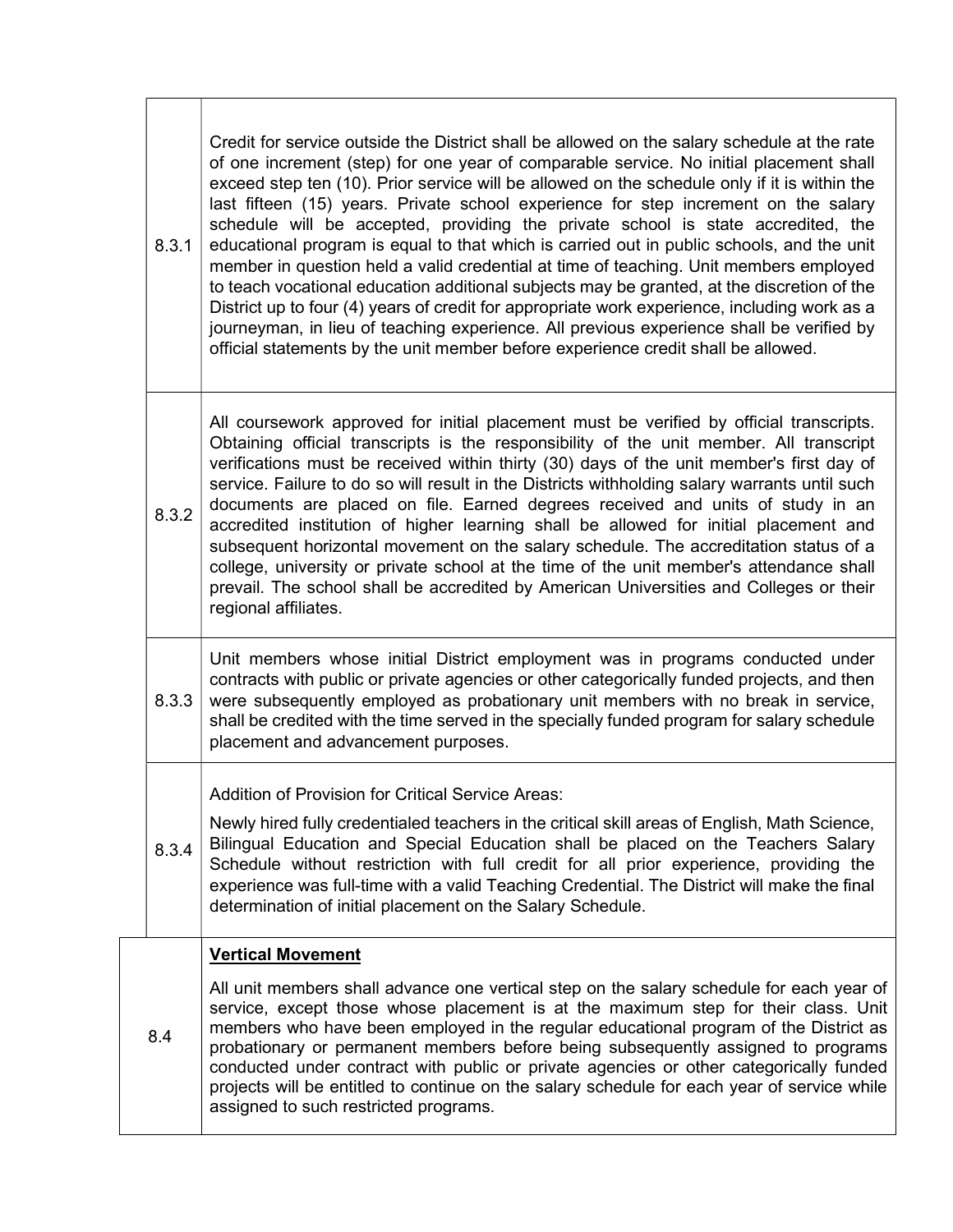| 8.5 |       | <b>Horizontal Movement</b>                                                                                                                                                                                                                                                                                                                                                                                                                                                                                                                                                                                                                                                                                                                                                             |
|-----|-------|----------------------------------------------------------------------------------------------------------------------------------------------------------------------------------------------------------------------------------------------------------------------------------------------------------------------------------------------------------------------------------------------------------------------------------------------------------------------------------------------------------------------------------------------------------------------------------------------------------------------------------------------------------------------------------------------------------------------------------------------------------------------------------------|
|     | 8.5.1 | Course credit for salary placement and movement shall be given only for postgraduate,<br>upper division or graduate coursework taken at four-year colleges, universities or graduate<br>schedules which are accredited by American Universities and Colleges or their regional<br>affiliates.                                                                                                                                                                                                                                                                                                                                                                                                                                                                                          |
|     |       | Semester hours (units) as defined by the particular accredited college or university will be<br>acceptable for placement on the salary schedule. Quarter hours (units) shall be converted<br>to semester hours (units) by multiplying the total of such hours (units) by two-thirds.                                                                                                                                                                                                                                                                                                                                                                                                                                                                                                   |
|     | 8.5.2 | Unit members requesting salary reclassification must file such requests with Human<br>Resources no later than August 15 of each year. Supporting records or transcripts verifying<br>post-graduate units of records or transcripts verifying post- graduate units of study that are<br>to apply toward such a reclassification must be filed with Human Resources no later than<br>September 10 of the ensuing school year, for courses completed by September 1 of the<br>school year. If by September 10 the unit member is unable to submit supporting records or<br>transcripts verifying post-graduate units of study that are to apply toward reclassification,<br>official notices in the form of a grade card or letter from the college or institution shall be<br>submitted. |
|     |       | Such temporary verifications which indicate satisfactory completion of the course(s) shall<br>be sufficient evidence to meet the above requirements. The unit member shall provide the<br>official transcript or affidavit document to the District as soon as it is available, but no later<br>than December 30.                                                                                                                                                                                                                                                                                                                                                                                                                                                                      |
|     | 8.5.3 | The burden of proof of training, experience, possession of credentials and other required<br>documents shall lie with the unit member, both for initial placement and for subsequent<br>reclassification. Any error in classification shall be corrected as soon as the error is verified.                                                                                                                                                                                                                                                                                                                                                                                                                                                                                             |
|     | 8.5.4 | Audit courses will not be accepted as training credits valid for salary schedule placement<br>or reclassification. Credit will not be accepted for coursework taken in the armed service,<br>except as it was taken in conjunction with an accredited college or university and can be<br>verified through official transcripts. Coursework taken through a foreign university or other<br>institution which sponsors travel tours for credits, assigned upper division or graduate<br>status, assigned a course title, and given unit value, shall be accepted. Such foreign<br>university or other institution must be listed in the current edition of accredited institutions<br>of higher learning, specified above.                                                              |
|     |       | If a unit member believes that participation in a lower division course will be of direct benefit<br>to the District and that a similar benefit is not available at an upper division or graduate<br>course level, such unit member may petition the District for a waiver. Such a waiver, if<br>granted, would allow the units approved to be counted for advancement on the salary<br>schedule. Prior to the date of enrollment in lower division courses, the unit member must<br>make a formal application to the District and receive approval in the form of the<br>aforementioned waiver.                                                                                                                                                                                       |
| 8.6 |       | If a student from a teacher training institution is assigned to a unit member for training<br>purposes and the District receives a stipend for this service from the institution, then the<br>unit member to whom the student teacher is assigned shall receive the stipend.                                                                                                                                                                                                                                                                                                                                                                                                                                                                                                           |
| 8.7 |       | Per Diem rate of pay for unit members is calculated by dividing the unit member's annual<br>salary by the unit members required days of service.                                                                                                                                                                                                                                                                                                                                                                                                                                                                                                                                                                                                                                       |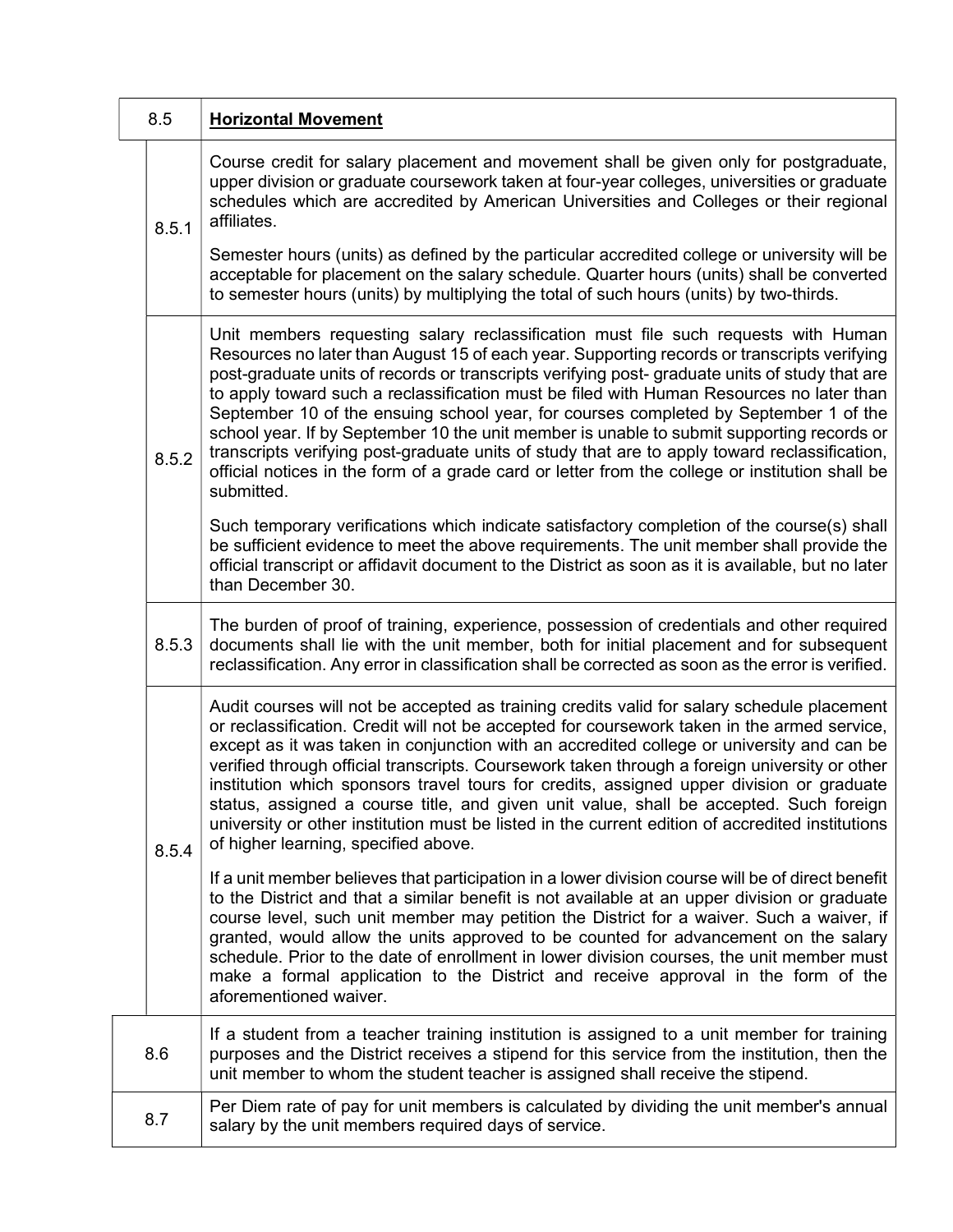| 8.8  |                                                                                                                                                                                                                                                                           | A unit member teaching any extended day classes shall be paid for each day taught on the<br>basis of the additional time per day divided by his/her normal teaching hours times the unit<br>member's per diem rate. This does not apply to adult school teaching. |                                                                                                                                                                                                        |  |  |
|------|---------------------------------------------------------------------------------------------------------------------------------------------------------------------------------------------------------------------------------------------------------------------------|-------------------------------------------------------------------------------------------------------------------------------------------------------------------------------------------------------------------------------------------------------------------|--------------------------------------------------------------------------------------------------------------------------------------------------------------------------------------------------------|--|--|
| 8.9  | Unit members assigned to work extra days beyond those required by Article X, Hours, shall<br>be paid their per diem rate. This does not apply to curriculum workshops or committees, or<br>to summer school teaching which will be compensated at the hourly rate of pay. |                                                                                                                                                                                                                                                                   |                                                                                                                                                                                                        |  |  |
| 8.10 |                                                                                                                                                                                                                                                                           | Anniversary increments as indicated on the Teacher/Counselor Salary Schedule,<br>Appendix A, shall be granted in accordance with the following provisions:                                                                                                        |                                                                                                                                                                                                        |  |  |
|      |                                                                                                                                                                                                                                                                           | To step 15 upon Completion of 14 years of service in the District.<br>(a)<br>To step 20 upon Completion of 19 years of service in the District.<br>(b)                                                                                                            |                                                                                                                                                                                                        |  |  |
| 8.11 |                                                                                                                                                                                                                                                                           | schedule.                                                                                                                                                                                                                                                         | Effective with the 2022-2023 school year, <sub>Tthe hourly rate of compensation shall be .001</sub><br>times the salary base at Group $\frac{1}{2}$ IV, Step 1 of the current Teacher/Counselor salary |  |  |
| 8.12 |                                                                                                                                                                                                                                                                           | Unit members assigned to teach summer school shall be paid at the hourly rate.                                                                                                                                                                                    |                                                                                                                                                                                                        |  |  |
| 8.13 |                                                                                                                                                                                                                                                                           | reimbursed at the monthly allowance of \$45 or at 21 cents per mile.                                                                                                                                                                                              | Unit members assigned to use their personal automobile on District business shall be                                                                                                                   |  |  |
|      |                                                                                                                                                                                                                                                                           | In an effort to encourage attendance of unit members, the following incentive<br>scale shall be used:                                                                                                                                                             |                                                                                                                                                                                                        |  |  |
|      |                                                                                                                                                                                                                                                                           | <b>Days Missed</b>                                                                                                                                                                                                                                                | <b>Incentive Pay</b>                                                                                                                                                                                   |  |  |
|      |                                                                                                                                                                                                                                                                           | 0                                                                                                                                                                                                                                                                 | \$250.00500 per semester                                                                                                                                                                               |  |  |
| 8.14 |                                                                                                                                                                                                                                                                           | $\overline{1}$                                                                                                                                                                                                                                                    | 200.00                                                                                                                                                                                                 |  |  |
|      |                                                                                                                                                                                                                                                                           | 2                                                                                                                                                                                                                                                                 | 100.00                                                                                                                                                                                                 |  |  |
|      |                                                                                                                                                                                                                                                                           | 3 or more                                                                                                                                                                                                                                                         | -0-                                                                                                                                                                                                    |  |  |
|      |                                                                                                                                                                                                                                                                           | those designated as school business.                                                                                                                                                                                                                              | Note: This breakdown will include all of the school year. The only days excluded will be                                                                                                               |  |  |
|      |                                                                                                                                                                                                                                                                           | <b>Salary Schedule Emergency Credential Teacher</b>                                                                                                                                                                                                               |                                                                                                                                                                                                        |  |  |
| 8.15 |                                                                                                                                                                                                                                                                           | initial and continuing placement on Group 1 until they have obtained regular credentials.                                                                                                                                                                         | Individuals employed teaching pursuant to an emergency credential shall be limited to                                                                                                                  |  |  |
| 8.16 |                                                                                                                                                                                                                                                                           | <b>Career Longevity Pay</b>                                                                                                                                                                                                                                       |                                                                                                                                                                                                        |  |  |
|      |                                                                                                                                                                                                                                                                           | Unit members shall receive a one-time payment in addition to their regular salary<br>in recognition of their service to the District at the following increments:                                                                                                 |                                                                                                                                                                                                        |  |  |
|      |                                                                                                                                                                                                                                                                           | <u>25 years</u>                                                                                                                                                                                                                                                   | \$2,500 one-time                                                                                                                                                                                       |  |  |
|      |                                                                                                                                                                                                                                                                           | 30 years<br>year.                                                                                                                                                                                                                                                 | \$5,000 one-time<br>Longevity pay would begin with years of service accrued at the end of the 21-22 school                                                                                             |  |  |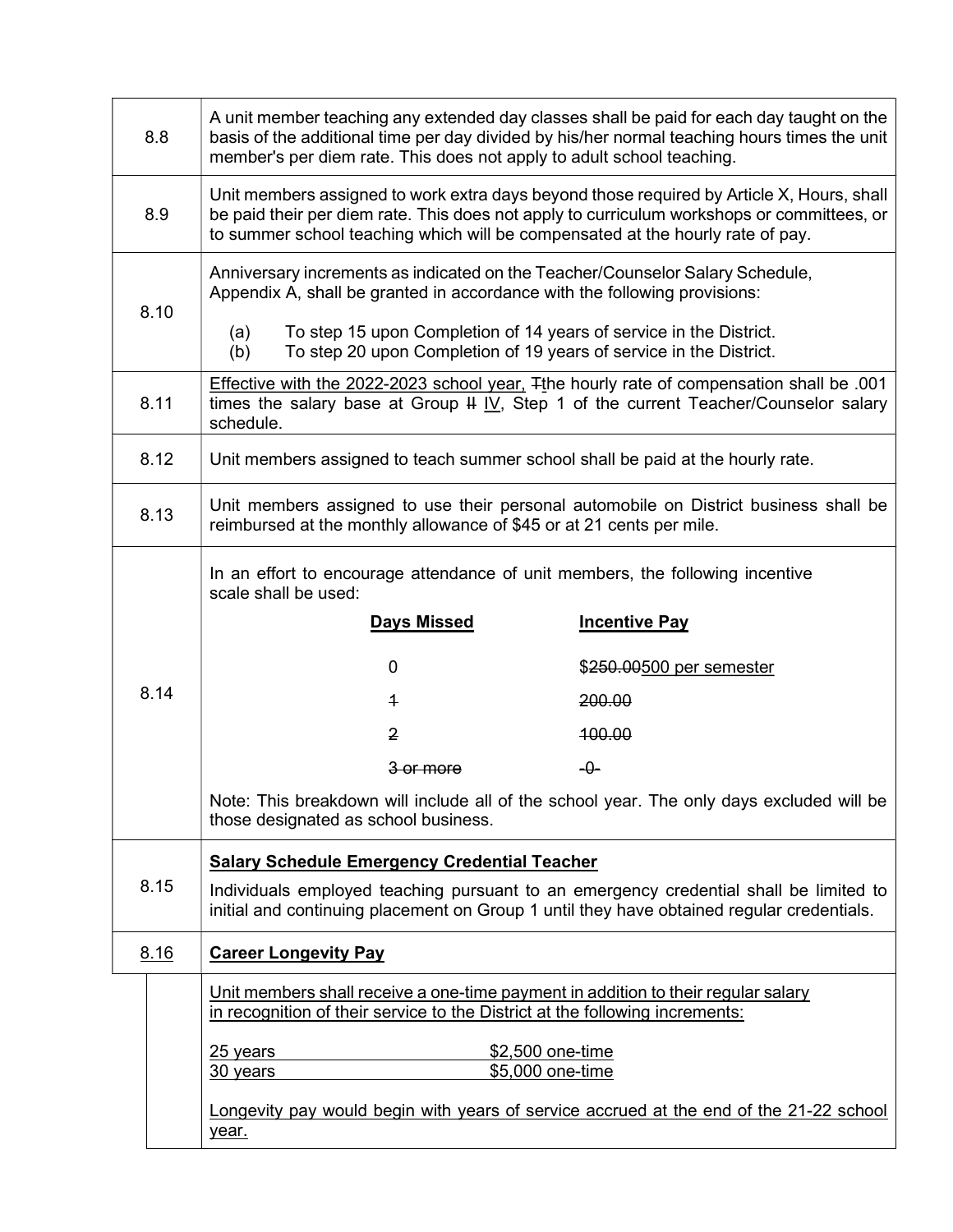| 8.17 | <b>Stipends</b>                                                                                                                                                                                                                                       |
|------|-------------------------------------------------------------------------------------------------------------------------------------------------------------------------------------------------------------------------------------------------------|
|      | Unit members holding the following certificates, degrees, credential, and/or<br>position(s) shall receive an annual stipend as provided below:                                                                                                        |
|      | National Board Certified Teacher - \$2,500                                                                                                                                                                                                            |
|      | Doctorate Degree - \$2,500 per year                                                                                                                                                                                                                   |
|      | <b>BCLAD Dual Immersion Teacher - \$1,500 per year</b>                                                                                                                                                                                                |
|      | Special Education Credentialed Teacher that is assigned to a Special<br>Education classroom or has a 100% caseload of Special Education students in<br>the following settings: RSP, SDC, CLM, Moderate-Severe, or APE for that<br>school year-\$3,000 |
|      | TK-6th combo classes - \$1,500 per year                                                                                                                                                                                                               |
|      | Early Childhood Part-Day with Supervisor or Director permit - \$1,000                                                                                                                                                                                 |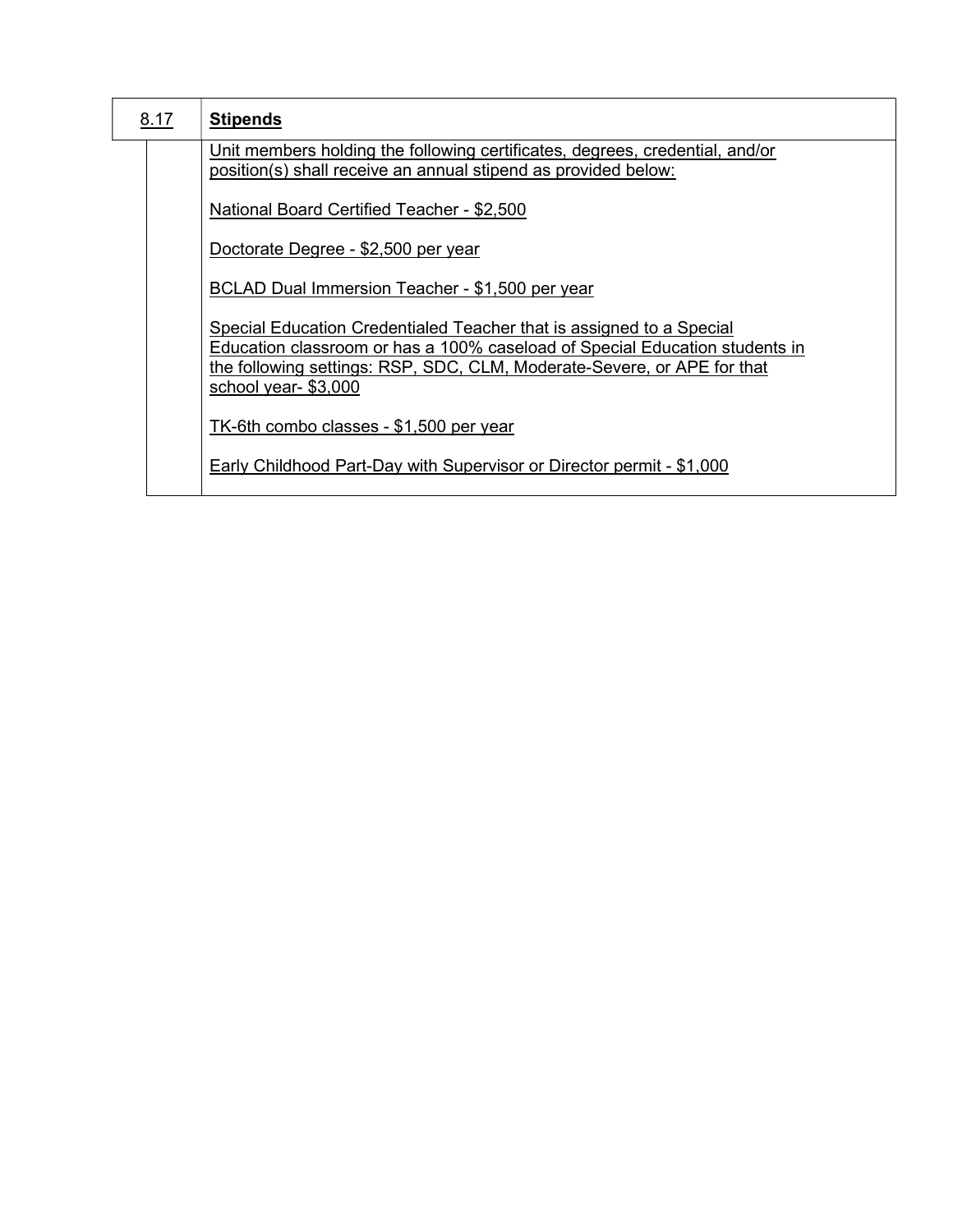### **ARTICLE X**

#### HOURS OF EMPLOYMENT & WORKING CONDITIONS

| 10.1                  |        | Unless specified otherwise, the length of the workday for all full-time unit members<br>shall be seven (7) hours for unit members assigned to a traditional (185-days) year<br>inclusive of a thirty (30) minute, duty-free lunch period. The lunch period shall not<br>include passing or line-up time. The schedule for the workday shall be set by the<br>principal/immediate supervisor.                                                                                                                                                                                                                                                                                                                                                                                                                                                                                                                                                                                                                                   |
|-----------------------|--------|--------------------------------------------------------------------------------------------------------------------------------------------------------------------------------------------------------------------------------------------------------------------------------------------------------------------------------------------------------------------------------------------------------------------------------------------------------------------------------------------------------------------------------------------------------------------------------------------------------------------------------------------------------------------------------------------------------------------------------------------------------------------------------------------------------------------------------------------------------------------------------------------------------------------------------------------------------------------------------------------------------------------------------|
| 10.1.1<br>supervisor. |        | The workday for counselors who work in schools that are on a traditional (185-days)<br>school calendar year shall be seven hours per day inclusive of a 30-minute duty free<br>lunch period. The schedule for the workday shall be set by the principal/immediate                                                                                                                                                                                                                                                                                                                                                                                                                                                                                                                                                                                                                                                                                                                                                              |
|                       | 10.1.2 | The work year of counselors shall consist of 185 days per year. Additional days of<br>service shall consist of up to five (5) days at the conclusion of the school year in the<br>month of June and the use of up to an additional five (5) days during the month of<br>August prior to the start of the school year. The use and allocation of such days shall<br>be at the discretion and designation of the District.                                                                                                                                                                                                                                                                                                                                                                                                                                                                                                                                                                                                       |
|                       | 10.1.3 | The length of the workday for speech/language pathologists shall be eight (8) hours<br>per day, inclusive of a thirty (30) minute duty free lunch. The schedule for the<br>workday shall be set by the Director of Special Education or Designee.<br>The work year for speech/language pathologists shall be 208 days per year. At<br>their option, speech/language pathologists may select instead to work either a<br>traditional 185 days per year or 198 days per year, with all additional days<br>worked during the extended school year. Such selection shall be made prior to July<br>1st for the prospective academic year.                                                                                                                                                                                                                                                                                                                                                                                           |
|                       | 10.1.4 | The 208-day speech/language pathologists work year shall consist of:<br>185 days during the traditional year;<br>$\circ$<br>A minimum of thirteen (13) days during extended<br>$\circ$<br>school year; and<br>$\circ$ Ten (10) unassigned days scheduled as follows:<br>Up to five (5) days during the month of<br>$\circ$<br>August;<br>$\circ$ Up to five (5) days during Winter Break; and<br>Up to five (5) days during Spring Break.<br>$\circ$<br>By June 30 <sup>th</sup> of each year, speech/language pathologists shall submit to the Director<br>of Special Education or Designee a work year calendar, including all proposed<br>extended school year and unassigned work days, totaling 208 work days, Calendars<br>shall be subject to approval by the Director of Special Education or Designee.<br>Speech/language pathologists shall have the ability to modify the work year calendar,<br>in consultation with the Director of Special Education or Designee, up to October 1 <sup>st</sup><br>of each year. |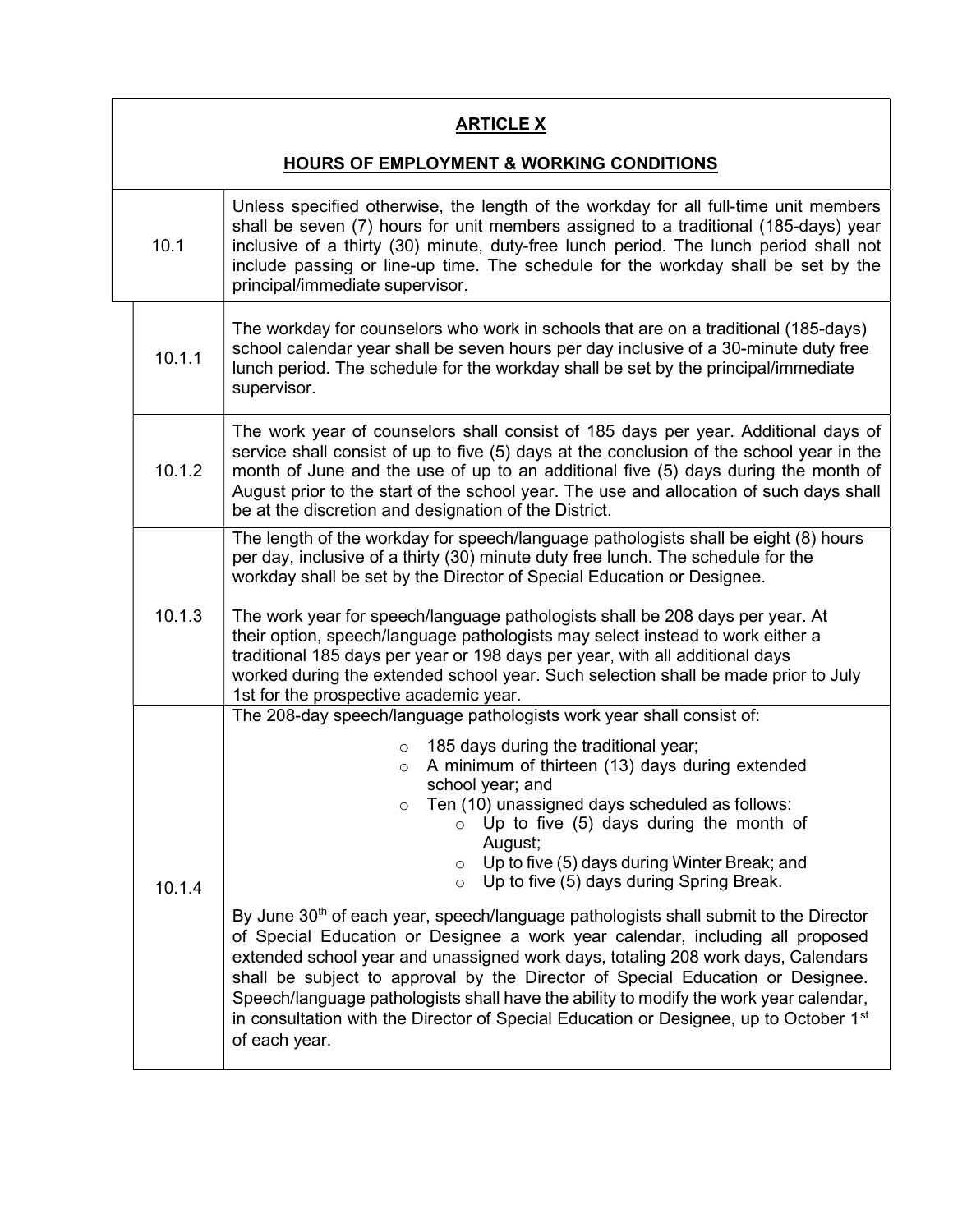|        | The length of the workday for school psychologists shall be eight (8) hours per day,<br>inclusive of thirty (30) minute duty free lunch. The schedule for the workday shall be<br>set by the Director of Special Education or Designee.                                                                                                                                                                                                                                                                                                                                                                                                                                                                                                                                                                                                                                                                                                                                                                                                                                                                                                                                                                                        |
|--------|--------------------------------------------------------------------------------------------------------------------------------------------------------------------------------------------------------------------------------------------------------------------------------------------------------------------------------------------------------------------------------------------------------------------------------------------------------------------------------------------------------------------------------------------------------------------------------------------------------------------------------------------------------------------------------------------------------------------------------------------------------------------------------------------------------------------------------------------------------------------------------------------------------------------------------------------------------------------------------------------------------------------------------------------------------------------------------------------------------------------------------------------------------------------------------------------------------------------------------|
| 10.1.5 | The work year for school psychologists shall be 208 days per year. At their option<br>school psychologists may select instead to work a traditional 185 days per year or<br>198 days per year, with all additional days worked during the extended school year.<br>Such selection shall be made prior to July 1 <sup>st</sup> for the prospective academic year.                                                                                                                                                                                                                                                                                                                                                                                                                                                                                                                                                                                                                                                                                                                                                                                                                                                               |
| 10.1.6 | The 208-day school psychologists work year shall consist of:<br>185 days during the traditional year;<br>$\circ$<br>a minimum of thirteen (13) days during extended school year; and<br>$\circ$<br>ten (10) unassigned days scheduled as follows:<br>$\circ$<br>Up to five (5) days during the month of August;<br>$\circ$<br>Up to five (5) days during Winter Break; and<br>$\circ$<br>Up to five (5) days during Spring Break.<br>$\circ$                                                                                                                                                                                                                                                                                                                                                                                                                                                                                                                                                                                                                                                                                                                                                                                   |
|        | By June 30th of each year, school psychologists shall submit to the Director of Special<br>Education or Designee a work year calendar, including all proposed extended school<br>year and unassigned work days, totaling 208 work days, Calendars shall be subject to<br>approval by the Director of Special Education or Designee. School psychologists shall<br>have the ability to modify the work year calendar, in consultation with the Director of<br>Special Education or Designee, up to October 1st of each year.                                                                                                                                                                                                                                                                                                                                                                                                                                                                                                                                                                                                                                                                                                    |
| 10.1.7 | The length of the workweek for full-time adult school teachers shall be at least twenty-<br>seven (27) hours per week. The work day for full-time adult school teachers shall be<br>inclusive of a thirty (30) minute duty free lunch. The schedule for the workday shall<br>be set by the principal/immediate supervisor. The work year for full- time adult school<br>teachers shall consist of 185 days per year.                                                                                                                                                                                                                                                                                                                                                                                                                                                                                                                                                                                                                                                                                                                                                                                                           |
| 10.1.8 | A Early Childhood Education Teachers assigned to the Full day program shall be 185<br>work days, with 3 days of professional development as determined by the District, at<br>8 hours per day, inclusive of thirty (30) minute duty free lunch. The work year and<br>workday for Early Childhood Education Teachers assigned to the Part Day Program<br>shall be 185 workdays with ten (10) non-student days as follows: seven (7) days for<br>purposes of processing student paperwork and classroom maintenance/planning and<br>three (3) days of professional development as determined by the District. Additionally,<br>depending on scheduling and substitute availability, two (2) days per month shall be<br>provided to Early Childhood Education Teachers assigned to the Part Day program for<br>support and processing of DRDP assessments. The workday for Early Childhood<br>Education Teachers assigned to the Part Day program shall be 8 hours per day,<br>inclusive of a thirty (30) minute duty free lunch. Early Childhood Education Teachers<br>shall be excluded from adjunct duty as outlined in Section 10.3.<br>The schedule for the year and workday shall be set by the Director of Early Childhood |
| 10.1.9 | Education, in collaboration with Early Childhood Education Teachers.<br>Unit members will be scheduled for duty free lunch after 11:00 a.m.                                                                                                                                                                                                                                                                                                                                                                                                                                                                                                                                                                                                                                                                                                                                                                                                                                                                                                                                                                                                                                                                                    |
|        |                                                                                                                                                                                                                                                                                                                                                                                                                                                                                                                                                                                                                                                                                                                                                                                                                                                                                                                                                                                                                                                                                                                                                                                                                                |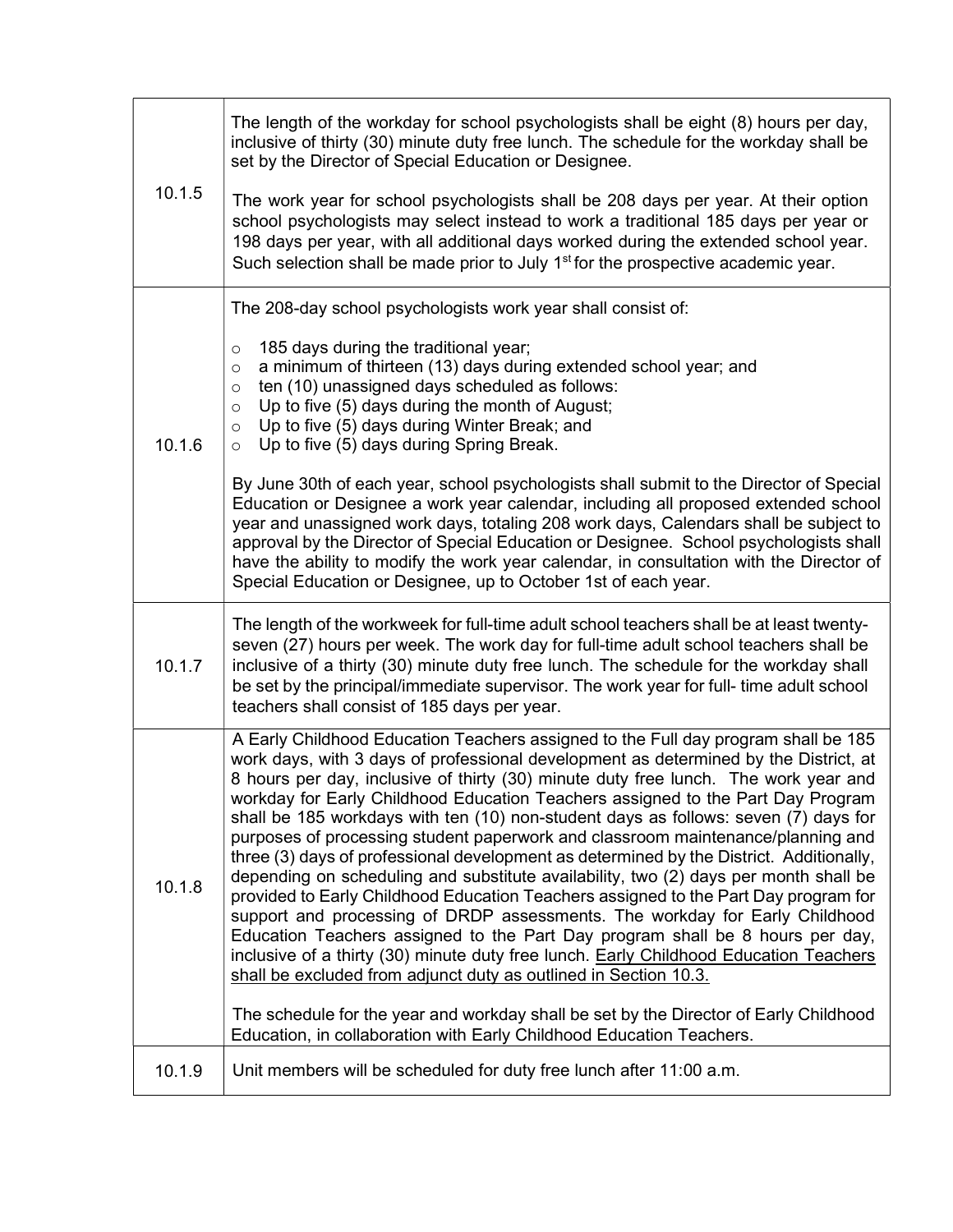|  | 10.1.10 | The work year shall be outlined in the school calendar and consist of:                                                                                                                                                                                                                                                                                                                                                                                                                                                                                                                                                                                                                                                                                                                                                                                                         |
|--|---------|--------------------------------------------------------------------------------------------------------------------------------------------------------------------------------------------------------------------------------------------------------------------------------------------------------------------------------------------------------------------------------------------------------------------------------------------------------------------------------------------------------------------------------------------------------------------------------------------------------------------------------------------------------------------------------------------------------------------------------------------------------------------------------------------------------------------------------------------------------------------------------|
|  |         | a. The first two (2) non-instructional days of the traditional work year will<br>be structured as follows: 1) Up to one (1) day will be coordinated by the<br>Principal to address operation/professional development needs; Day<br>two (2) will be utilized for teacher planning/preparation. Day one (1) and<br>day (2), referenced above, may be divided into half-days e.g. Day one<br>(1) morning Principal coordinated and afternoon for teacher<br>planning/preparation. The Superintendent reserves the option in rare<br>circumstances to use 1.5 days of the two (2) days to address critical<br>State mandates, significant operational, or instructional needs in a<br>timely manner. In the event the superintendent exercises this option,<br>the remaining half-day and the first early release Wednesday will be<br>utilized for teacher planning/preparation. |
|  |         | <b>b.</b> Three (3) days will be added to the work year of Teachers,<br>Counselors, Speech language Pathologists, and Psychologists for the<br>purpose of professional development under LCAP funding. Starting in<br>2019/20 the three (3) days will be incorporated during the year for<br>Quarter 1, Quarter 2, and Quarter 3. Professional development<br>activities are funded through supplemental/concentration grants in<br>compliance with LCAP and/or school plans for student achievement.<br>The District retains the authority to review and address LCAP<br>compliance matters. The activities will be planned based on Site<br>Leadership Team input regarding LCAP focused grade level/subject<br>area planning/collaboration and the needs of the site.                                                                                                       |
|  | 10.1.11 | Unit members may leave the work site during their lunch period provided the unit<br>member notifies the principal or his/her designee of such absence.                                                                                                                                                                                                                                                                                                                                                                                                                                                                                                                                                                                                                                                                                                                         |
|  | 10.2    | <b>Preparation and Planning Time</b>                                                                                                                                                                                                                                                                                                                                                                                                                                                                                                                                                                                                                                                                                                                                                                                                                                           |
|  | 10.2.1  | Elementary school unit members shall have forty-five (45) minutes during the<br>workday for preparation and planning. It is understood the additional minutes will not<br>interfere with instructional minutes. In approved intervention programs directed by the<br>principal, if elementary school unit members teach intervention programs during their<br>preparation and planning time they shall be compensated at the hourly rate.                                                                                                                                                                                                                                                                                                                                                                                                                                      |
|  | 10.2.2  | Early Childhood Education Teachers shall have a minimum forty-five (45) minutes for<br>preparation and planning including within their eight (8) hour workday.                                                                                                                                                                                                                                                                                                                                                                                                                                                                                                                                                                                                                                                                                                                 |
|  | 10.2.3  | The District will provide secondary school unit members with what is commonly<br>known as a "traditional academic schedule" that includes five (5) assigned teacher<br>periods per workday and one (1) unassigned period per workday for preparation and<br>Additionally, secondary school classroom teachers who travel from one<br>planning.<br>school to another on a regular basis shall have a travel period included in their daily<br>schedule as follows four (4) assigned teacher periods per workday, one (1)<br>unassigned period per workday for preparation and planning, and (1) travel period for<br>commuting between school assignments.                                                                                                                                                                                                                      |
|  | 10.2.4  | Unit members who travel from one school to another on a regular basis shall have<br>the same rights to a planning/preparation period, lunch period and physical relief                                                                                                                                                                                                                                                                                                                                                                                                                                                                                                                                                                                                                                                                                                         |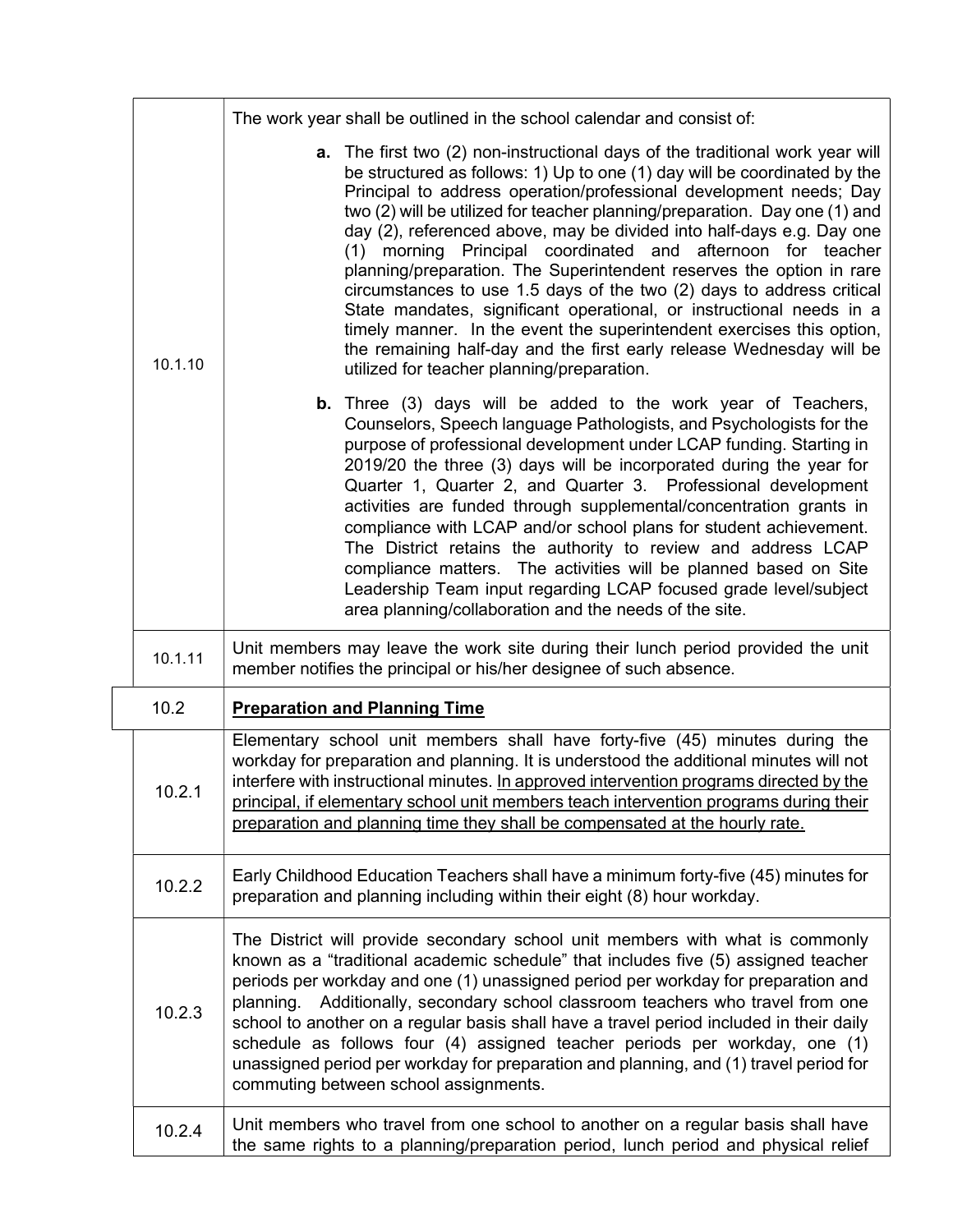|         | breaks as do other unit members.                                                                                                                                                                                                                                                                                                                                                                                                                                                                                                                                                                                                                                                                                                                                                                                                                                                                                                                              |
|---------|---------------------------------------------------------------------------------------------------------------------------------------------------------------------------------------------------------------------------------------------------------------------------------------------------------------------------------------------------------------------------------------------------------------------------------------------------------------------------------------------------------------------------------------------------------------------------------------------------------------------------------------------------------------------------------------------------------------------------------------------------------------------------------------------------------------------------------------------------------------------------------------------------------------------------------------------------------------|
| 10.2.5  | Unit members may not leave campus during their preparation and planning time<br>unless conducting District business.                                                                                                                                                                                                                                                                                                                                                                                                                                                                                                                                                                                                                                                                                                                                                                                                                                          |
| 10.2.65 | This section shall not apply to counselors, speech/language pathologists, or school<br>psychologists.                                                                                                                                                                                                                                                                                                                                                                                                                                                                                                                                                                                                                                                                                                                                                                                                                                                         |
| 10.3    | <b>Adjunct Duties</b>                                                                                                                                                                                                                                                                                                                                                                                                                                                                                                                                                                                                                                                                                                                                                                                                                                                                                                                                         |
| 10.3.1  | Unit members shall participate in other school and District professional activities and<br>perform professional assignments beyond the regular workday as described in<br>Section 10.1. This additional time shall not exceed eight (8) hours per month,<br>excluding non-instructional days, and would include any faculty meetings, grade level<br>meetings, curriculum meetings, and/or other adjunct duties.                                                                                                                                                                                                                                                                                                                                                                                                                                                                                                                                              |
| 10.3.2  | With the exception of attendance at Back to School and/or Open House nights,<br>Speech/Language Pathologists and School Psychologists shall not be required to<br>attend parent/teacher conferences or participate in any other adjunct duties.<br>Attendance for Speech/Language Pathologists and School Psychologists at Back to<br>School and/or Open House nights shall only be required if requested by the site<br>administrator where the Speech/Language Pathologist or School Psychologist is<br>assigned. In the event that the Speech/Language Pathologist or School Psychologist<br>includes more than one site and the unit member's attendance at Back to School/Open<br>House is requested at multiple sites, attendance shall only be required at one site at<br>the selection of the unit member.<br>Nothing in this provision shall prohibit<br>Speech/Language Pathologists from choosing to voluntarily participate in adjunct<br>duties. |
| 10.4    | <b>Substitute Assignments</b>                                                                                                                                                                                                                                                                                                                                                                                                                                                                                                                                                                                                                                                                                                                                                                                                                                                                                                                                 |
| 10.4.1  | If a 7-12 unit member is assigned to utilize all or part of his/her preparation period to<br>substitute for an absent unit member, then that unit member shall be reimbursed at<br>the hourly rate of pay per period.                                                                                                                                                                                                                                                                                                                                                                                                                                                                                                                                                                                                                                                                                                                                         |
| 10.4.2  | The parties recognize that splitting the students from a classroom is not in the best<br>interest of the students' education and learning opportunities. In the event of an<br>emergency, Iif a TK-6 unit member has students from an absent unit member's class<br>assigned to his/her class for all or part of the day, then that unit member shall be<br>reimbursed at one hour at the hourly rate of pay. The site administrator shall make a<br>reasonable effort to equitably distribute the students of the absent unit member among<br>five (5) other unit members.                                                                                                                                                                                                                                                                                                                                                                                   |
| 10.4.3  | If no substitute is available, the site lead, site instructional coach or site digital coach<br>shall be considered first to cover the classes. If they are unavailable or have other<br>responsibilities essential to the school operations or safety as determined by the<br>principal, then the principal shall make a determination regarding the distribution of<br>the students, but such distribution shall be on a rotational basis.                                                                                                                                                                                                                                                                                                                                                                                                                                                                                                                  |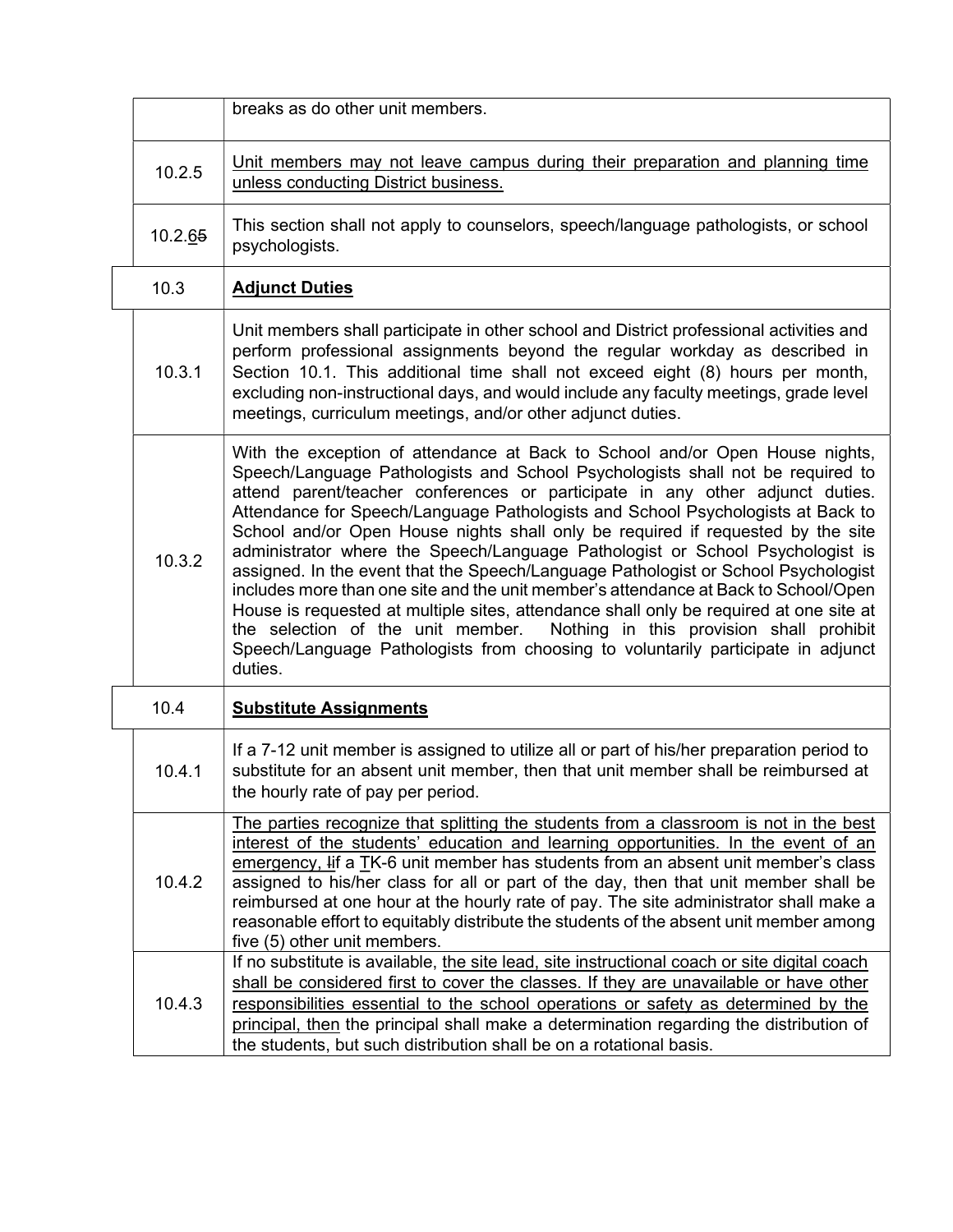| 10.4.4 |        | Unit members on assignment outside of the classroom such as Program Specialists,<br>Instructional leads, Instructional Coaches, Digital Coaches, Counselors, and any other<br>Certificated Teacher that is on special assignment, asked to substitute teach for any<br>part of the day at least 2 hours of the school day, shall be compensated at 1 hour at<br>the hourly rate.                                                                                                                                                                                                                                                                                                                                                                                                                                  |
|--------|--------|-------------------------------------------------------------------------------------------------------------------------------------------------------------------------------------------------------------------------------------------------------------------------------------------------------------------------------------------------------------------------------------------------------------------------------------------------------------------------------------------------------------------------------------------------------------------------------------------------------------------------------------------------------------------------------------------------------------------------------------------------------------------------------------------------------------------|
|        | 10.4.5 | In the event a counselor, speech/language pathologist, or school psychologist requires<br>a leave of absence exceeding ten (10) or more days, upon returning from leave, a<br>meeting will be scheduled between the bargaining unit member and his/her<br>administrator to discuss workload concerns and any support, including but not limited<br>to additional time and compensation needed to make-up that work he/she missed<br>while on leave.                                                                                                                                                                                                                                                                                                                                                               |
|        | 10.5   | Effective with the 2020-2021 school year, elementary school unit members shall<br>receive one fifteen (15) minute physical relief break per day, scheduled during the unit<br>member's grade level recess time. However, in times of staffing shortages where<br>there are not enough non-teaching staff to provide safe supervision of students,<br>teachers may be asked to provide grade level recess duty coverage on a rotating<br>basis.                                                                                                                                                                                                                                                                                                                                                                    |
|        | 10.6   | In each school there will be a typewritten alphabetical list of all bargaining unit<br>members assigned to that school site. This list will be available at each school in a<br>designated place accessible to unit members. Each unit member will initial next to<br>his/her name in the "In" column by 8:00 a.m. prior to the start of each workday as<br>shown below. If the unit member arrives after 8:00 a.m. the designated time, he/she<br>shall initial and indicate the time of arrival in the "In" column. Each list will reflect one<br>week of attendance. Any unit member who leaves prior to the end of the workday will<br>indicate the time of departure from the school site in the "Out" column along with<br>his/her initials. The Sign-In sheet is attached to this Agreement as Appendix H. |
|        |        | The seven (7) hour workday for the following sites will be:<br>Elementary Schools: 8am-3pm<br>Middle Schools: 8am-3pm<br>High School: 8:30am-3:30pm                                                                                                                                                                                                                                                                                                                                                                                                                                                                                                                                                                                                                                                               |
|        | 10.7   | On rainy days each unit member must be provided a relief break in the morning and<br>another relief break in the afternoon, contingent upon the availability of coverage as<br>determined by the principal.                                                                                                                                                                                                                                                                                                                                                                                                                                                                                                                                                                                                       |
|        | 10.8   | Bargaining unit members in whose classes special education students are placed will<br>be provided with in-service assistance upon written request within (30) calendar days.<br>The specific assistance shall be by mutual agreement of the unit member and the<br>administrator.                                                                                                                                                                                                                                                                                                                                                                                                                                                                                                                                |
|        | 10.9   | The District shall ensure that each unit member has a key to his/her classroom,<br>workroom, restroom, and elevator key (if applicable) at the beginning of the school<br>year. Furthermore, every teacher will be given adequate space to store necessary<br>supplies, a private desk, and work area to prepare for their work. Grade level chairs,<br>department chairs, school leads, and school safety members shall have gate keys.                                                                                                                                                                                                                                                                                                                                                                          |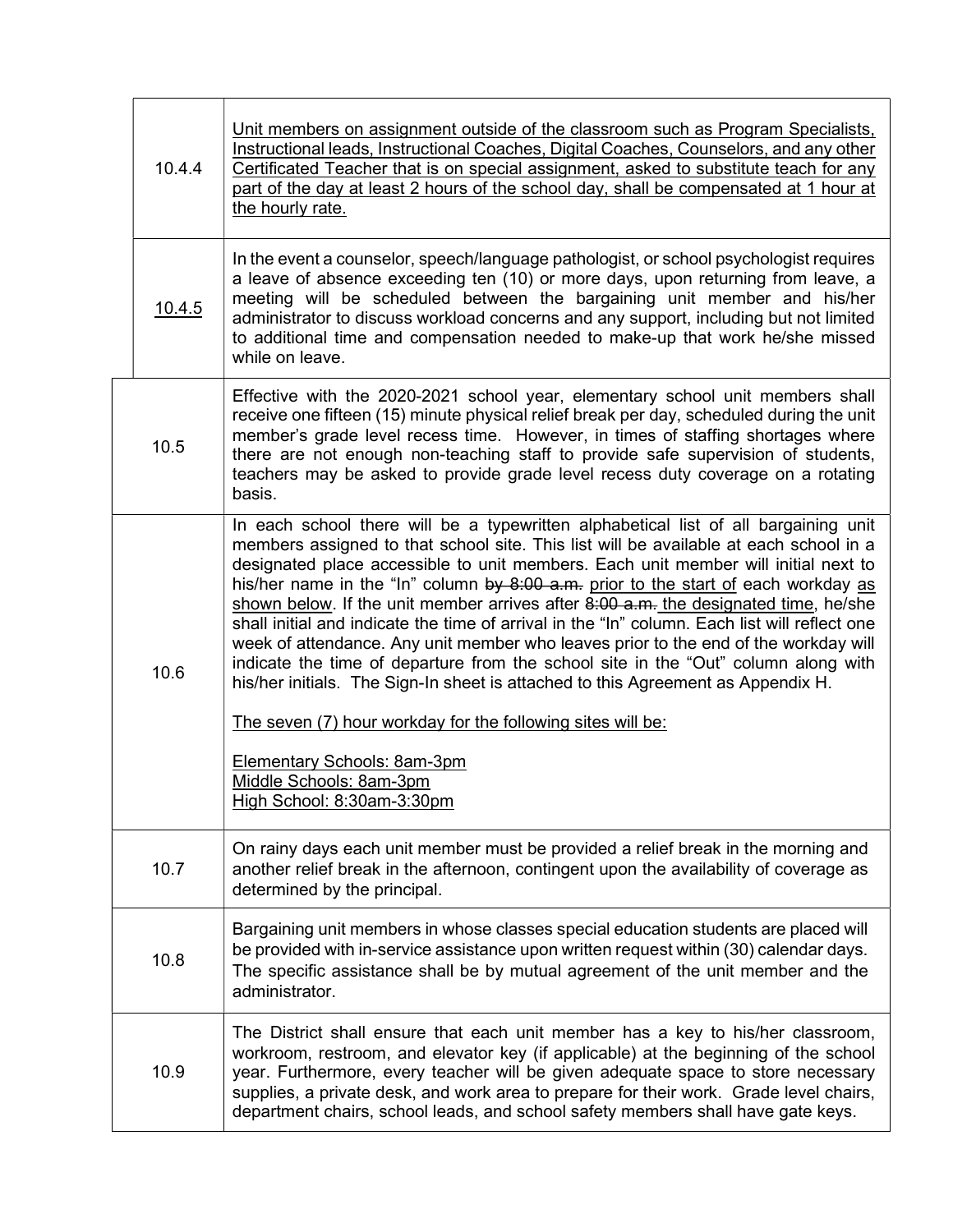| 10.10 |                  | Release Time for District Committee and Council Service: Unit members appointed to<br>District approved committees or councils meetings during the workday shall be<br>granted release time during their workday at no loss of pay or benefits to fulfill the<br>obligations of the appointment.                                                                                                                                                                                                                                                                                          |  |
|-------|------------------|-------------------------------------------------------------------------------------------------------------------------------------------------------------------------------------------------------------------------------------------------------------------------------------------------------------------------------------------------------------------------------------------------------------------------------------------------------------------------------------------------------------------------------------------------------------------------------------------|--|
| 10.11 |                  | Lesson Plans: Members of the bargaining unit shall be responsible for developing<br>weekly lesson plans. Lesson plans shall be posted in the member's classroom weekly<br>and shall be current and available for viewing.                                                                                                                                                                                                                                                                                                                                                                 |  |
|       | 10.12            | <b>Grading and Report Cards:</b>                                                                                                                                                                                                                                                                                                                                                                                                                                                                                                                                                          |  |
|       | 10.12.1          | Members of the bargaining unit have the right to assign grades to students. Such<br>assignment of grades shall be based upon the work performed by individual students.<br>At the beginning of each semester and/or school year, members of the bargaining unit<br>shall provide students in each assigned class and/or parents of students in elementary<br>and secondary grades with the grading criteria being utilized.                                                                                                                                                               |  |
|       | <u>10.12.1.a</u> | The Districtwide Grade-as-One Committee shall evaluate Elementary and<br>Secondary report card formats and address issues with equity in grading. The<br>committee shall consist of three (3) elementary and three (3) secondary teachers<br>appointed by LTA. The committee shall meet quarterly. The committee shall be<br>chaired by an administrator selected by the Superintendent or designee.                                                                                                                                                                                      |  |
|       | 10.12.2          | Members of the bargaining unit shall utilize the District's Student Information System<br>Gradebook to maintain an accurate log of student's grades and assignments.<br>Members of the bargaining unit shall utilize the on-line grading system implemented<br>by the District. The gradebook and supporting documentation such as, student<br>assessments or current work samples, shall be on file in the classroom and available<br>for viewing at the conclusion of each grading period. Gradebooks must be updated at<br>least monthly on the District's Student Information System. |  |
|       | 10.12.3          | The District Minimum Day at the end of the quarter shall be reserved to unit members<br>for completing grades and reports. Following the early dismissal of students, no<br>meetings or activities shall be scheduled for unit members for the remainder of the<br>day. For quarters 1, 2, 3 grades shall be posted on the District's online grading<br>system five (5) days after the District Minimum Day at the end of the quarter. For<br>quarter 4, grades shall be posted on the District's online grading system by the end<br>of the day of the last day of school.               |  |
| 10.13 |                  | <b>Professional Development</b><br>Unit members shall be expected to participate in programs of professional<br>development and training organized by the District and/or School Administrator.<br>Professional development programs shall cover a diverse area of specializations and<br>needs relevant to all unit members.                                                                                                                                                                                                                                                             |  |
|       |                  | A Professional Development Master Calendar shall be provided and updated by the<br>District in a timely manner.                                                                                                                                                                                                                                                                                                                                                                                                                                                                           |  |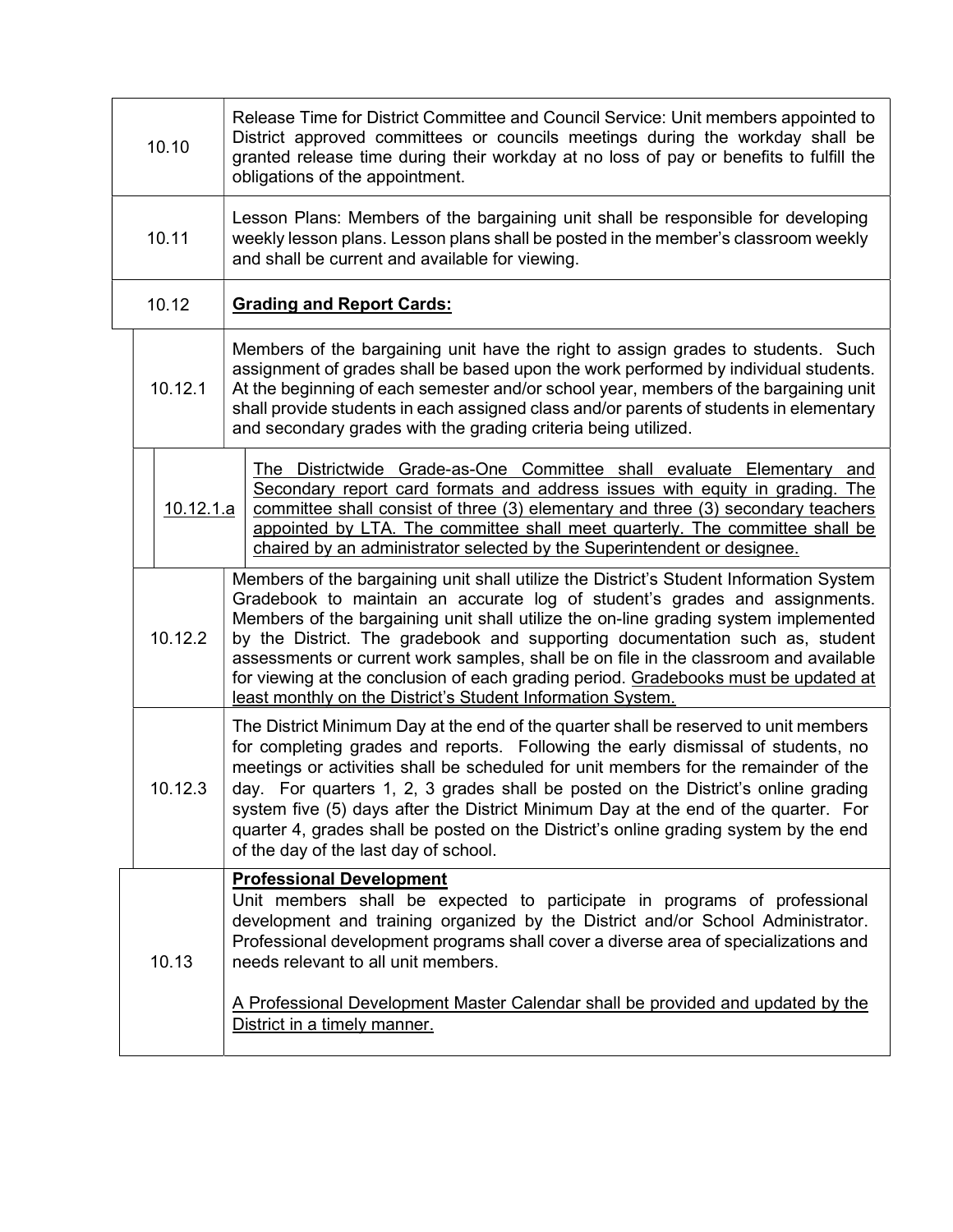| 10.13.1 |                                                                                                                                                                                                                                                                                                                                                                                                                                                                                                                                                                                                                                                                                                                                                                                                                                                                                                     | <u>One staff meeting shall be reserved for District mandated health and safety</u><br>training during the months of September or October. For Early Childhood<br>Education Teachers, this shall be reserved for pupil-free days.                                                                        |
|---------|-----------------------------------------------------------------------------------------------------------------------------------------------------------------------------------------------------------------------------------------------------------------------------------------------------------------------------------------------------------------------------------------------------------------------------------------------------------------------------------------------------------------------------------------------------------------------------------------------------------------------------------------------------------------------------------------------------------------------------------------------------------------------------------------------------------------------------------------------------------------------------------------------------|---------------------------------------------------------------------------------------------------------------------------------------------------------------------------------------------------------------------------------------------------------------------------------------------------------|
|         |                                                                                                                                                                                                                                                                                                                                                                                                                                                                                                                                                                                                                                                                                                                                                                                                                                                                                                     | <b>Curriculum Development</b>                                                                                                                                                                                                                                                                           |
| 10.14   | A Staff Curriculum Development Committee shall be formed which shall serve as a<br>subcommittee be part of the Districtwide Curriculum Committee. This committee shall<br>meet quarterly to determine the academic and scholastic needs of the students in the<br>District which will enable these students to reach content mastery. The committee<br>shall present a recommended program for each school year to the Districtwide<br>Curriculum Committee based on student academic outcomes. The committee shall<br>consist of a representative from each grade level and/or academic area. Such<br>representatives shall be appointed by the Association. The committee shall be<br>chaired by an administrator selected by the Superintendent.                                                                                                                                                 |                                                                                                                                                                                                                                                                                                         |
| 10.15   | <b>Instructional Assistants</b><br>Instructional assistants (e.g., Special Education, Bilingual, Early Childhood) may be<br>assigned where appropriate by the Superintendent or his/her designee. For<br>reasonable cause, a unit member may request that an instructional assistant be<br>reassigned. If the reassignment is approved, Instructional assistants shall be<br>reassigned within forty-five (45) calendar days.<br>Newly hired Instructional assistants shall receive appropriate training in a timely<br>manner provided by the District.                                                                                                                                                                                                                                                                                                                                            |                                                                                                                                                                                                                                                                                                         |
| 10.16   | <b>Attendance at Educational Conferences, Trainings and Meetings</b><br>Applications to attend conferences, trainings, or meetings, including anticipated costs<br>for travel, meals, lodging, and time must be submitted to the Principal, approved by<br>the Superintendent and ratified by the Board of Education. Actual expenses for<br>educational conferences, trainings or meetings, including travel, meals, lodging, and<br>time shall be granted subject to approval by the Board. No reimbursement, including<br>substitute teachers, shall be granted unless prior approval is granted.<br>Superintendent shall be responsible to see that the expenses for such conferences<br>are held to the lowest reasonable cost.<br>Unit members shall be compensated when attending Board-approved conferences,<br>trainings, and meetings at an hourly rate when scheduled on a non-work day. |                                                                                                                                                                                                                                                                                                         |
| 10.17   |                                                                                                                                                                                                                                                                                                                                                                                                                                                                                                                                                                                                                                                                                                                                                                                                                                                                                                     | During parent/teacher conference weeks, dismissal of elementary students shall be<br>on a minimum day in accordance with the Districtwide calendar. The remaining<br>portion of the workday shall be used by affected bargaining unit members to prepare<br>for and conduct parent/teacher conferences. |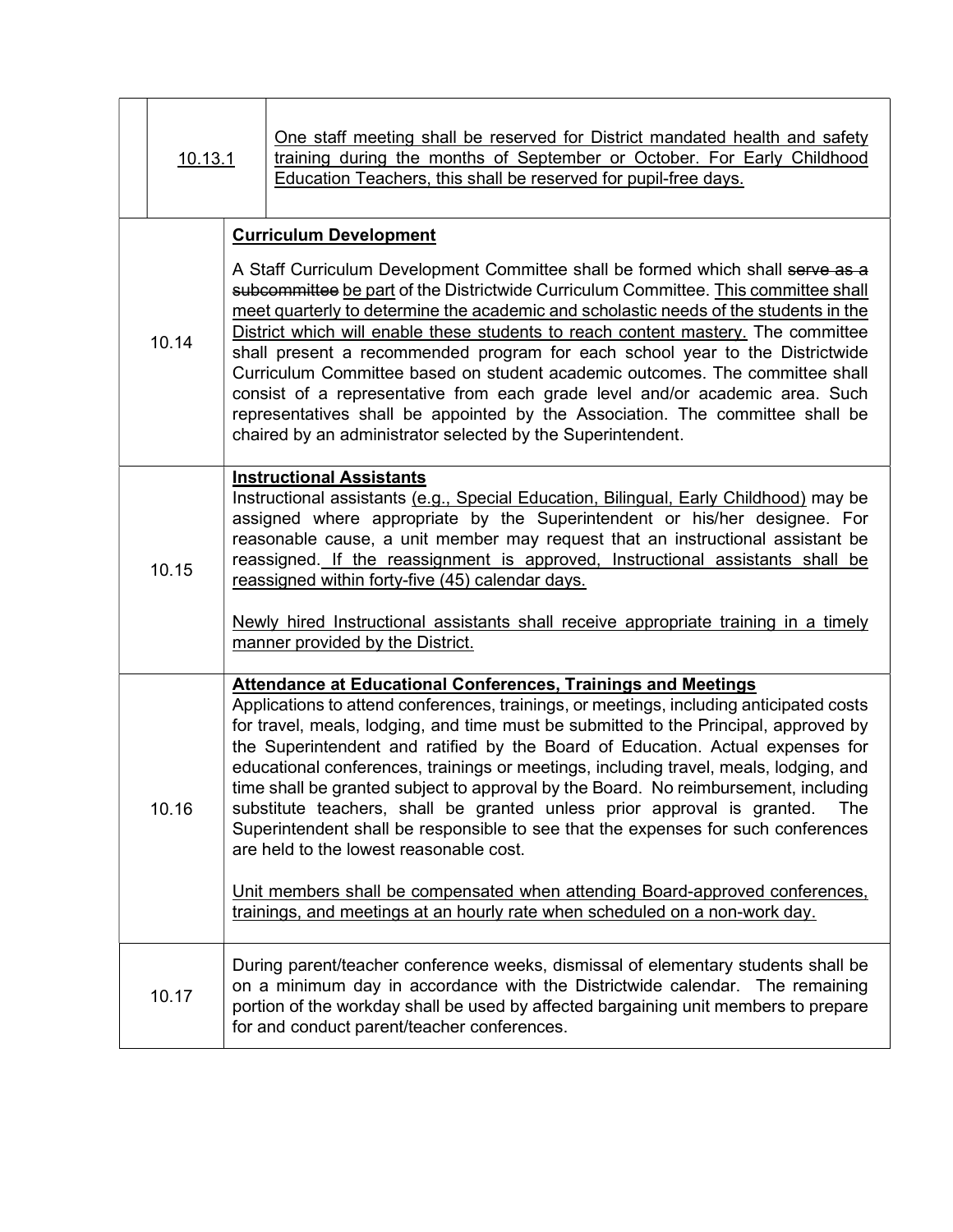| <b>ARTICLE XI</b> |                                                                                                                                                                                                                                                                                                                                                                                                                                                                                                                      |
|-------------------|----------------------------------------------------------------------------------------------------------------------------------------------------------------------------------------------------------------------------------------------------------------------------------------------------------------------------------------------------------------------------------------------------------------------------------------------------------------------------------------------------------------------|
|                   |                                                                                                                                                                                                                                                                                                                                                                                                                                                                                                                      |
|                   | <b>SPECIAL EDUCATION</b>                                                                                                                                                                                                                                                                                                                                                                                                                                                                                             |
|                   | <b>Statement of Purpose</b>                                                                                                                                                                                                                                                                                                                                                                                                                                                                                          |
| 11.1              | This article does not preclude unit members from coverage under all articles<br>of this Agreement. This article supplements and does not supersede other<br>articles of this Agreement. or coverage under all federal and state laws<br>regarding Special Education.                                                                                                                                                                                                                                                 |
| 11.2              | <b>Class Size and Caseloads</b>                                                                                                                                                                                                                                                                                                                                                                                                                                                                                      |
| 11.2.1            | The District and the Association shall jointly monitor class sizes to ensure<br>reasonable equity. Every effort shall be made to ensure reasonable equity of<br>class size among unit members with comparable assignments as required by<br><b>Education Code.</b>                                                                                                                                                                                                                                                   |
| 11.2.2            | The District shall make every effort to equitably assign and distribute<br>Resource Specialists (RSP) students across the affected general education<br>unit members and their classes to the extent that it does not conflict with the<br>needs of the student and/or Individual Education Program (IEP).                                                                                                                                                                                                           |
| 11.2.3            | The District and the Association shall jointly monitor Special Day Class<br>teachers (SDC) teachers (including Life Skills, Competent Learner Model<br>[CLM], and Behavior-based), Resource Specialists (RSP), Speech/Language<br>Pathologists, School Psychologists, and Adapted Physical Education<br>teachers caseloads to ensure reasonable equity within work assignments.<br>Every reasonable effort shall be made to ensure reasonable equity of case<br>load among unit members with comparable assignments. |
| 11.2.4            | The average class size for Special Day Class ("SDC") sizes shall be<br>within the following ranges:<br>a. Pre-Kindergarten to $3rd$ Grade: Eight (8) to ten (10) students                                                                                                                                                                                                                                                                                                                                            |
|                   | b. $4th$ to 6 <sup>th</sup> grade: Twelve (12) to fourteen (14) students<br>c. $7th$ to 12 <sup>th</sup> grade: Fourteen (14) to sixteen (16) students                                                                                                                                                                                                                                                                                                                                                               |
| 11.2.5            | No RSP teacher shall have a caseload which exceeds 28 pupils at schools<br>that do not yet implement an Inclusion Model.                                                                                                                                                                                                                                                                                                                                                                                             |
| <u>11.2.5.1</u>   | No Specialized Academic Instruction (SAI) teacher that is assigned a blended<br>caseload (e.g. RSP/SDC) in high school shall have a caseload which exceeds<br>20 pupils.                                                                                                                                                                                                                                                                                                                                             |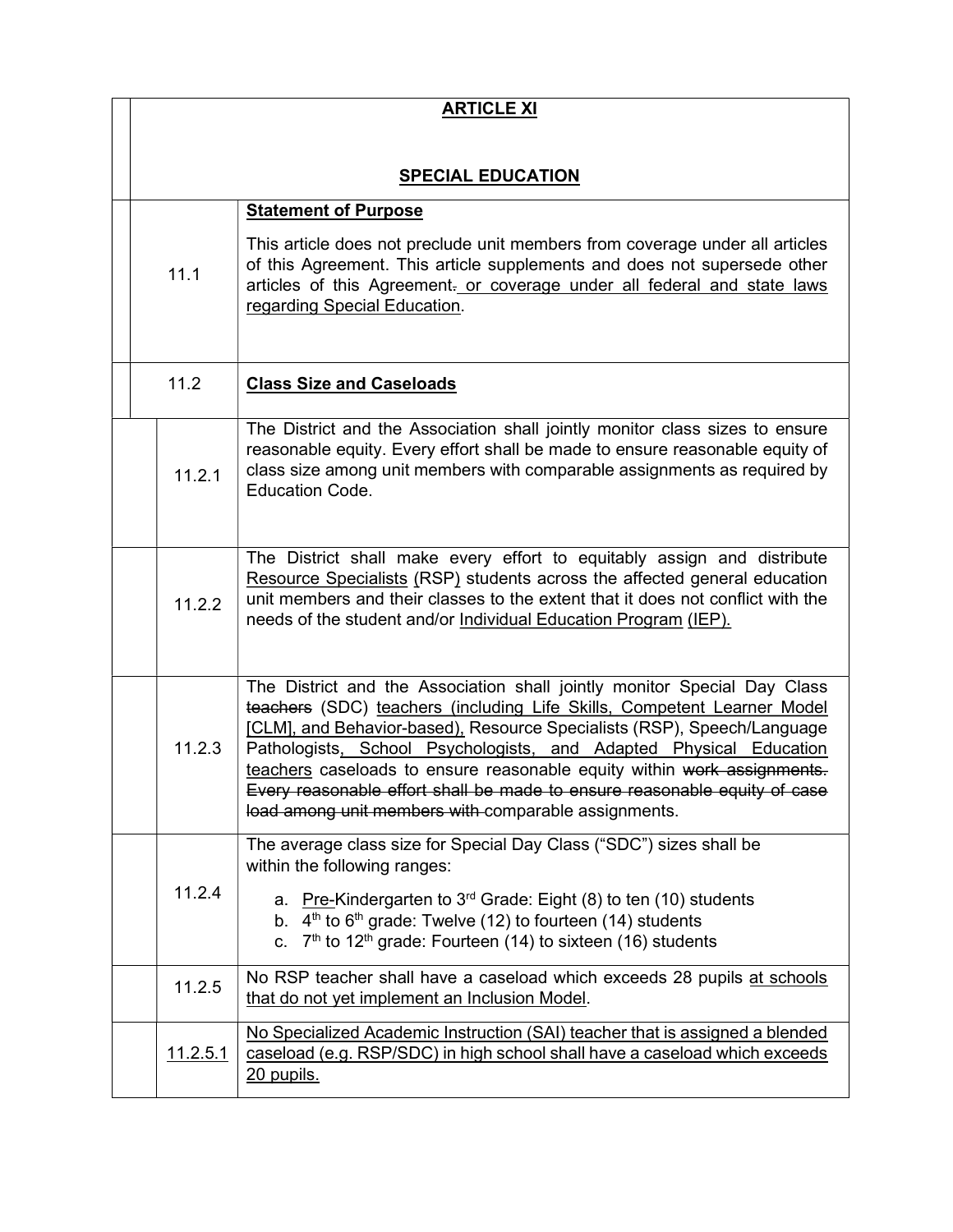| 11.2.6 | The District shall make every effort to keep the maximum average caseload<br>for speech/language pathologists working with school-aged population<br>students within the recommended range of fifty-five (55) cases., in accordance<br>with Ed Code 56363.3.                                                                                                                                                                                                                                                                                                                                                        |
|--------|---------------------------------------------------------------------------------------------------------------------------------------------------------------------------------------------------------------------------------------------------------------------------------------------------------------------------------------------------------------------------------------------------------------------------------------------------------------------------------------------------------------------------------------------------------------------------------------------------------------------|
| 11.2.7 | The District shall make every effort to keep the maximum caseload for<br>speech/language pathologists working with preschool-age children (between<br>the ages of three and five years) within the recommended range of forty (40)<br>cases-, in accordance with Ed Code 56441.7.                                                                                                                                                                                                                                                                                                                                   |
| 11.3   | <b>Individualized Education Programs (IEPs):</b>                                                                                                                                                                                                                                                                                                                                                                                                                                                                                                                                                                    |
|        | All unit members whose duties involve and are affected by an IEP will be<br>provided the opportunity to serve on the team responsible for developing,<br>reviewing, and/or revising such program.                                                                                                                                                                                                                                                                                                                                                                                                                   |
| 11.3.1 | All student placement and/or change of placement shall be done in<br>accordance with 34.CFR 300.116. The Special Education Department must<br>be notified of all change of placements prior to the IEP meeting to<br>appropriately accommodate the student within a school. The District shall<br>support the placement recommendation of the IEP team. Upon actual notice<br>to the special education department and school site administrator that an<br>Individual with Exceptional Needs will be assigned to the class of any unit<br>member, an IEP will be provided to the unit member within three (3) days. |
| 11.3.2 | The District recognizes that some Individuals with Exceptional Needs may not<br>meet or exceed the growth projected in the annual goals and objectives of the<br>pupil's IEP. In such instances, a unit member's accountability will be limited to<br>having implemented the services specified in the IEP. A unit member involved<br>with an IEP may request a review of the IEP in accordance with Special<br><b>Education Regulations.</b>                                                                                                                                                                       |
| 11.3.3 | Whenever possible, IEP meetings shall be held during the workday. Unit<br>members shall make themselves available at any time during the workday that<br>IEPs are scheduled. If additional time beyond the workday is necessary to<br>complete an IEP meeting, the administrator or his/her designee in attendance<br>at the IEP shall determine whether to schedule an additional IEP date to be<br>held during the workday, or to continue the IEP meeting beyond the workday.<br>Unit members shall be compensated at their hourly rate for such additional<br>time beyond the workday.                          |
| 11.3.4 | In order to prepare for, facilitate, and finalize IEP documents and meetings, the<br>District shall provide all unit members assigned to RSP, SDC, and Moderate-<br>Severe (including Life Skills, CLM, and Behavior-based):<br>a. one (1) full release day per quarter, at no loss of pay, upon request                                                                                                                                                                                                                                                                                                            |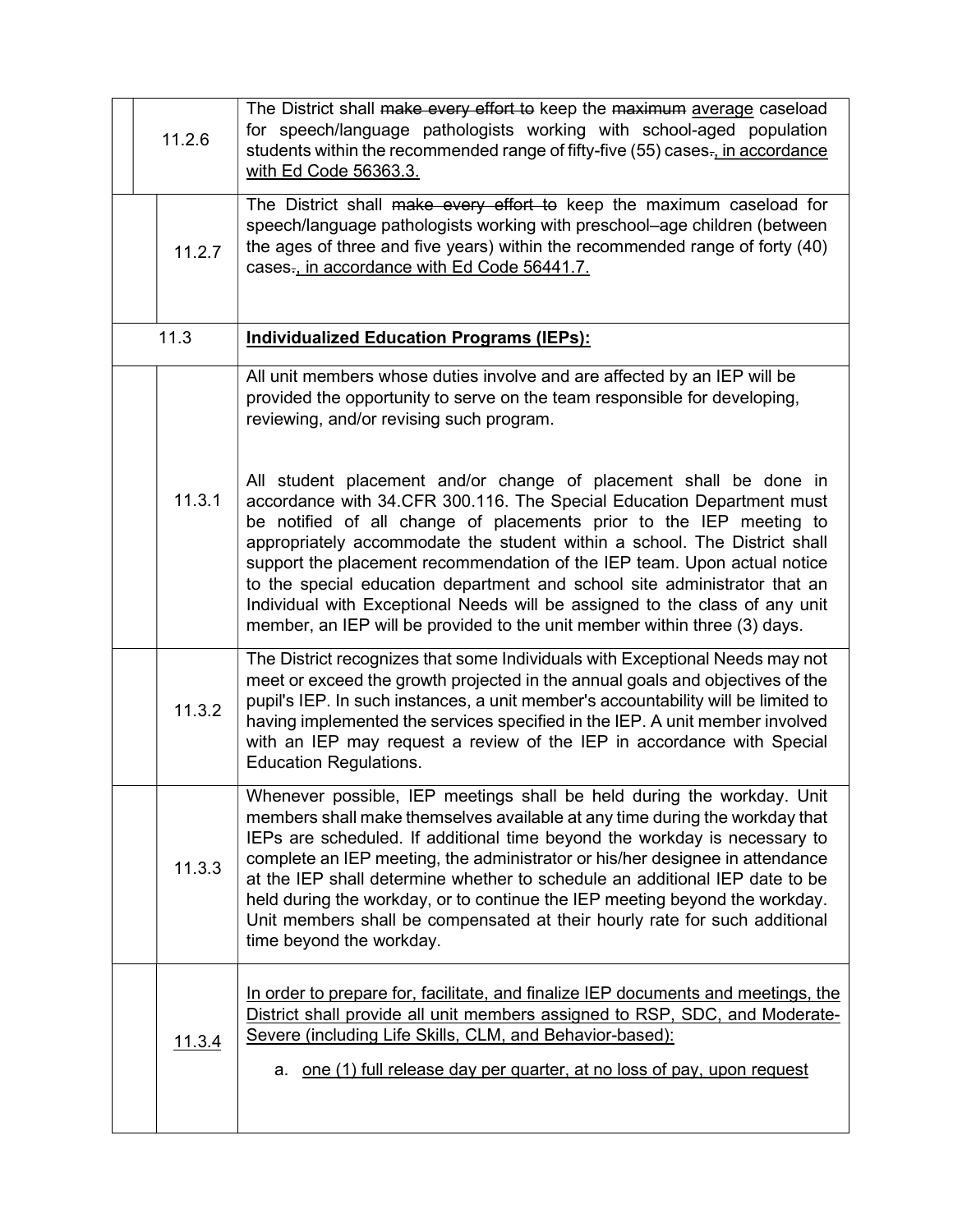|        | <b>Special Education Due Process Hearings</b>                                                                                                                                                                                                                                                                                                                                                                                                                                                                                                                                                                                                                                                                                                                                                                                              |
|--------|--------------------------------------------------------------------------------------------------------------------------------------------------------------------------------------------------------------------------------------------------------------------------------------------------------------------------------------------------------------------------------------------------------------------------------------------------------------------------------------------------------------------------------------------------------------------------------------------------------------------------------------------------------------------------------------------------------------------------------------------------------------------------------------------------------------------------------------------|
| 11.4   | When a unit member is required to participate in a Special Education due<br>process hearing or other Special Education due process procedure during the<br>workday, the District will allow the unit member to attend the hearing during<br>the day without loss of compensation. Unit members shall be compensated at<br>the hourly rate for any additional time required for attending a due process<br>hearing beyond his/her contracted hours.                                                                                                                                                                                                                                                                                                                                                                                         |
| 11.5   | <b>Staff Planning, Collaboration and Professional Development</b>                                                                                                                                                                                                                                                                                                                                                                                                                                                                                                                                                                                                                                                                                                                                                                          |
| 11.5.1 | At the end of each academic year in preparation for the following academic<br>year, special day class teachers, resource specialists, speech/language<br>pathologists, adapted PE specialists, and other special education service<br>providers shall be surveyed by the Special Education Director regarding<br>professional development interests and needs. The Special Education<br>Director shall take feedback into consideration when planning professional<br>developments for that academic year.                                                                                                                                                                                                                                                                                                                                 |
| 11.5.2 | The District shall provide appropriate training to unit members on the most<br>current District Special Education Handbook. The District shall provide<br>Professional Development to address new instructional materials, facilitate<br>academic assessments such as the WJ4 or BRIGANCE, and implement<br>technology such as SEIS and Goalbook to develop IEP documents regarding<br>the use of new instructional materials, assessment models, or technology<br>when requiring unit members to use such tools. New employees will be trained<br>within 60 days of hire. Existing employees will be trained as soon as possible<br>within the start of the school year, but no later than the end of the first<br>semester. In no way will the possible training delay the mandatory<br>implementation of writing and conducting an IEP. |
| 11.5.3 | To better communicate with staff in articulating and planning for the upcoming<br>school year, the Special Education Department will provide written information<br>and conduct meetings for unit members to review and solicit feedback on the<br>District's Special Education goals and objectives for the year.                                                                                                                                                                                                                                                                                                                                                                                                                                                                                                                         |
| 11.5.4 | Special day class teachers, Moderate-Severe teachers (including Life Skills,<br>Behavior-based),<br>CLM,<br>specialists,<br>speech/language<br>and<br>resource<br>pathologists, adapted PE teachers, and other special education service<br>providers shall be exempt from at least three grade level/department meetings<br>yearly, for the purpose of attending training held by the District's Special<br>Education Department. These trainings will focus on compliance issues and<br>specific job-alike issues, and the District shall provide such training whenever<br>necessary and reasonable.                                                                                                                                                                                                                                    |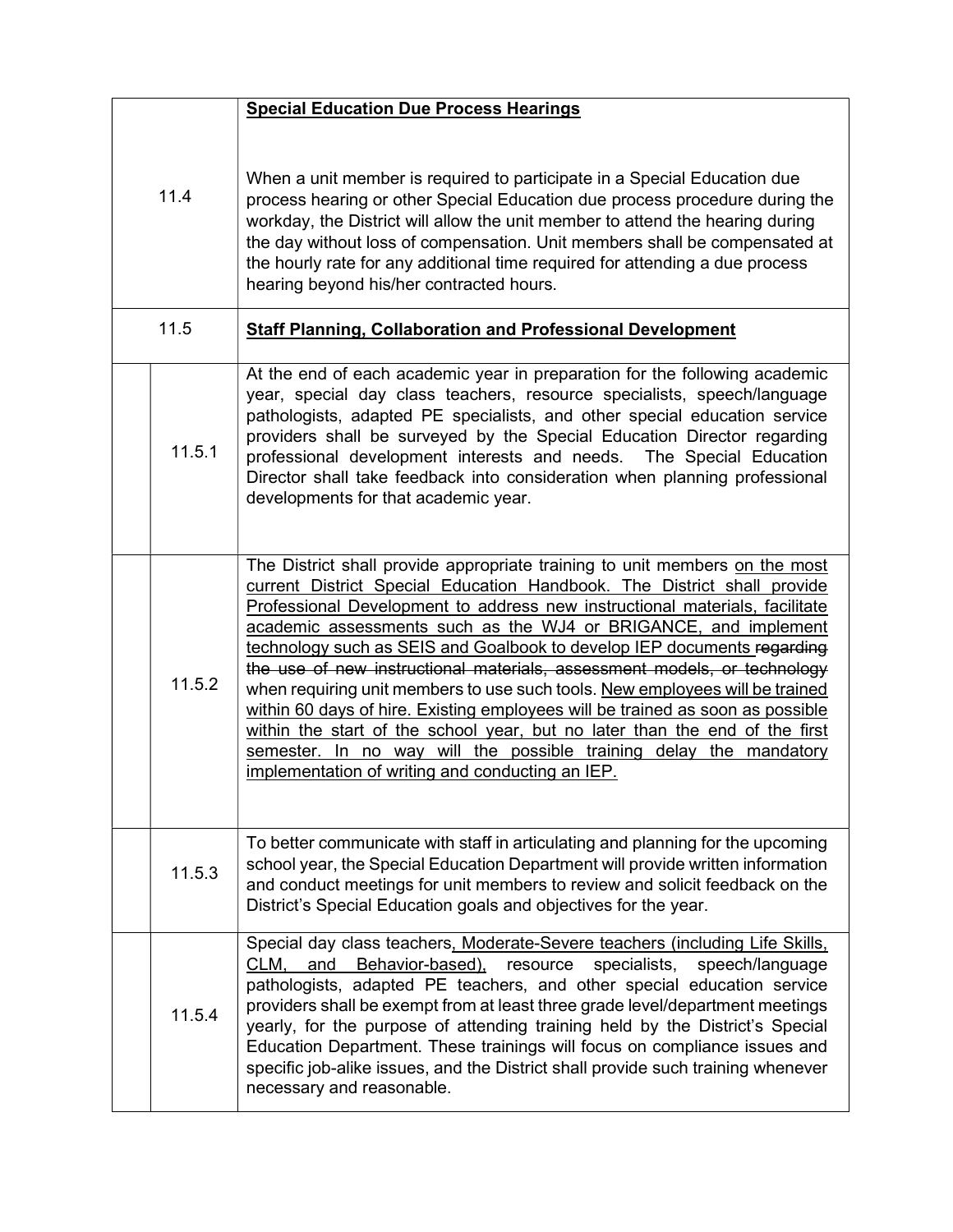| 11.5.5 | In addition to the above and at the discretion of the Principal, special day class<br>teachers, resource specialists, speech/language pathologists, adapted PE<br>teachers, and other special education service providers may be excused from<br>all or part of subject-matter data reflection meetings to collaborate on issues<br>specific to special education students.                           |
|--------|-------------------------------------------------------------------------------------------------------------------------------------------------------------------------------------------------------------------------------------------------------------------------------------------------------------------------------------------------------------------------------------------------------|
| 11.6   | <b>Inclusion</b>                                                                                                                                                                                                                                                                                                                                                                                      |
| 11.6.1 | Inclusion Planning Teams consisting of the special education teacher, general<br>education teachers, school administrator, school psychologist, and any other<br>support staff will be organized at each site with identified inclusion pupils.                                                                                                                                                       |
| 11.6.2 | The Special Education Site Team shall provide a unit member with a list of<br>inclusion students that are placed in his/her classroom and additional<br>information for the successful implementation of all relevant special education<br>programs.                                                                                                                                                  |
| 11.6.3 | The determination of the size of classes with included pupils will take into<br>consideration all student's needs, extraordinary demands on physical space,<br>unit member contact, and/or unit member supervision. When inclusion is<br>applicable, options to mitigate the impact on class size must be considered.                                                                                 |
| 11.6.4 | Any unit member who provides instruction to inclusion students shall receive<br>notification within three (3) days of the placement of students.                                                                                                                                                                                                                                                      |
| 11.6.5 | If anyone (1) TK-6 elementary education classroom or secondary general<br>education inclusion class in English, Math, Science, or Social Studies,<br>includes more than 25% inclusion students, that classroom shall be assigned<br>a special education aide to support the classroom. Every effort will be made<br>to equitably distribute inclusion students across all core content area teachers. |
| 11.7   | <b>Resource Specialists (RSP)</b>                                                                                                                                                                                                                                                                                                                                                                     |
| 11.7.1 | Resource Specialists shall not simultaneously be assigned to serve as a<br>resource specialist and to teach regular or self-contained classes at schools<br>that do not yet implement an Inclusion Model.                                                                                                                                                                                             |
| 11.7.2 | An elementary school resource specialist (RSP) teacher will not be required<br>to serve as a substitute in a regular any classroom unless there is an<br>emergency of a non-recurring nature.                                                                                                                                                                                                         |
| 11.7.3 | Resource specialists who are itinerant may not be assigned to more than two<br>(2) work sites.                                                                                                                                                                                                                                                                                                        |
| 11.7.4 | Resource specialists shall receive preparation time equivalent to time<br>received by regular classroom teachers at the same school site and level.                                                                                                                                                                                                                                                   |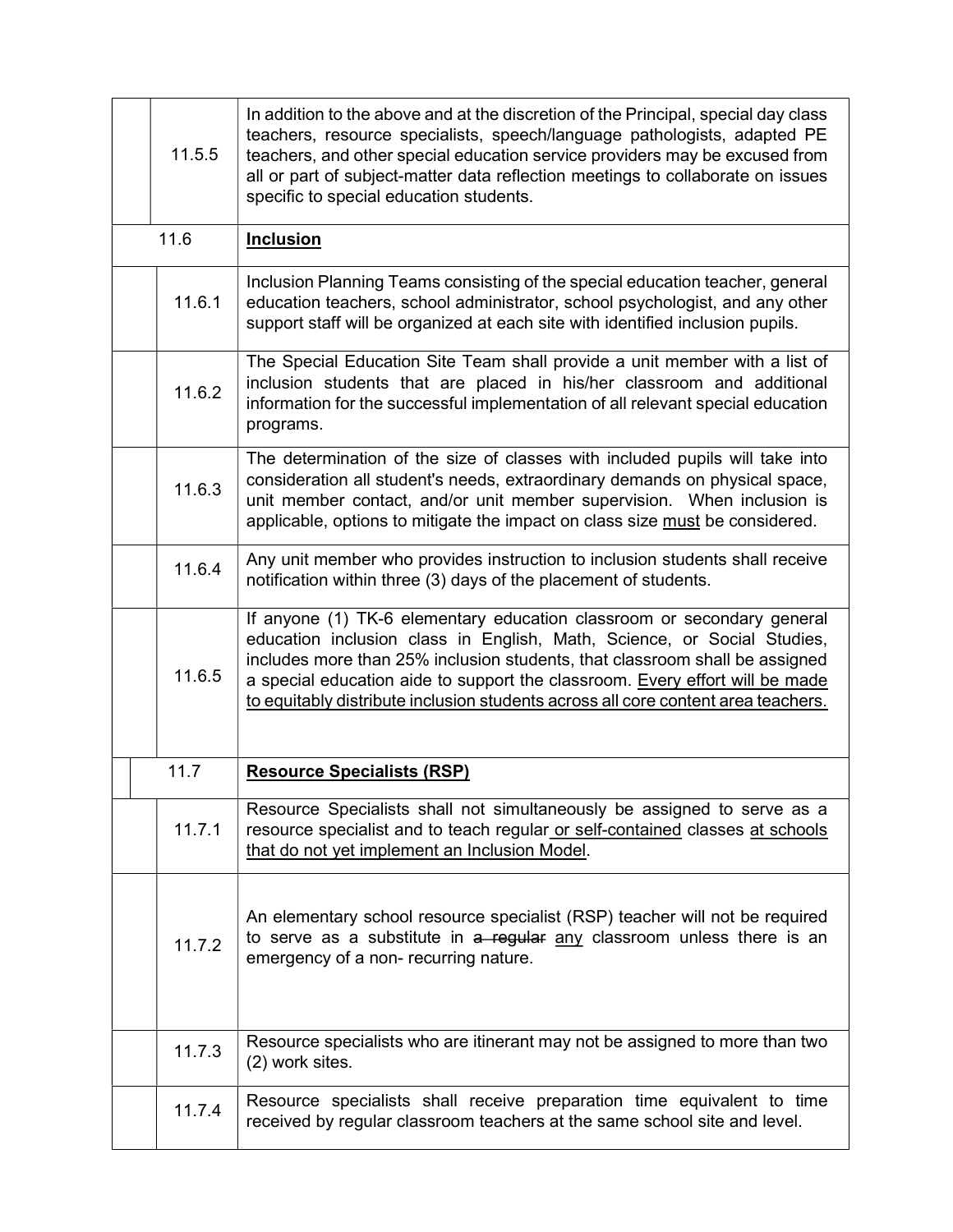| 11.8 |        | Department/Grade Level Chair                                                                                                                                                                                                                                                                                                                                                                                                                                                                                                                                                                                                                                                                                                                                                                                                                                                                                                                                                                                     |
|------|--------|------------------------------------------------------------------------------------------------------------------------------------------------------------------------------------------------------------------------------------------------------------------------------------------------------------------------------------------------------------------------------------------------------------------------------------------------------------------------------------------------------------------------------------------------------------------------------------------------------------------------------------------------------------------------------------------------------------------------------------------------------------------------------------------------------------------------------------------------------------------------------------------------------------------------------------------------------------------------------------------------------------------|
|      | 11.8.1 | Special Education Department Chairs will serve as the link between school<br>site special education programs and general education departments.                                                                                                                                                                                                                                                                                                                                                                                                                                                                                                                                                                                                                                                                                                                                                                                                                                                                  |
|      | 11.8.2 | All rights, responsibilities, and stipends granted to other Department/Grade<br>Level Chairs shall be granted to Special Education Department Chairs.                                                                                                                                                                                                                                                                                                                                                                                                                                                                                                                                                                                                                                                                                                                                                                                                                                                            |
|      | 11.8.3 | At an elementary school site setting, when three (3) or more special education<br>teachers exist, regardless of their respective grade, this situation will require<br>a Special Education Grade Level Chair.                                                                                                                                                                                                                                                                                                                                                                                                                                                                                                                                                                                                                                                                                                                                                                                                    |
|      | 11.8.4 | At a secondary school site setting, when three (3) or more special education<br>teachers exists, regardless of their respective grade, this situation will require<br>a Special Education Grade Level Chair.                                                                                                                                                                                                                                                                                                                                                                                                                                                                                                                                                                                                                                                                                                                                                                                                     |
|      | 11.8.5 | A special education representative shall be invited to all meetings of<br>Department/Grade Level Chairs if there is no special education staff member<br>serving as Department/Grade Level Chair.                                                                                                                                                                                                                                                                                                                                                                                                                                                                                                                                                                                                                                                                                                                                                                                                                |
|      |        | <b>Assignment</b>                                                                                                                                                                                                                                                                                                                                                                                                                                                                                                                                                                                                                                                                                                                                                                                                                                                                                                                                                                                                |
|      | 11.9   | The Special Education Department reserves the right to assign Special<br>Education Teachers to meet the needs of students and District.                                                                                                                                                                                                                                                                                                                                                                                                                                                                                                                                                                                                                                                                                                                                                                                                                                                                          |
|      |        | <b>Core Instructional Materials</b>                                                                                                                                                                                                                                                                                                                                                                                                                                                                                                                                                                                                                                                                                                                                                                                                                                                                                                                                                                              |
|      | 11.10  | The administrator at each site shall ensure that each Special Education<br>teacher has the necessary core curriculum textbooks and materials. Any<br>Special Education teacher who believes that he/she does not have the<br>necessary core curriculum textbooks and materials should first address the<br>issue with the principal. If this does not result in a satisfactory resolution of the<br>problem, the unit member may also address the supervisor of the principal<br>with the concern.                                                                                                                                                                                                                                                                                                                                                                                                                                                                                                               |
|      |        | <b>Special Education Handbook Committee</b>                                                                                                                                                                                                                                                                                                                                                                                                                                                                                                                                                                                                                                                                                                                                                                                                                                                                                                                                                                      |
|      | 11.11  | To facilitate communication and compliance on Special Education issues, the<br>District will establish a committee to discuss special education concerns once<br>a quarter. The purpose of these meetings shall be to provide input to<br>department policies and procedures, and review and update the Special<br>Education Handbook accordingly. It shall include one (1) Director of Special<br>Education Services or designee, one (1) Pre-K special education teacher, one<br>(1) elementary special education teacher, one (1) middle school special<br>education teacher, (1) high school special education teacher, and two (2)<br>additional educators from the special education department selected by the<br>Association Executive Board and one (1) elementary special education<br>teacher, one (1) middle school special education teacher, one (1) high school<br>special education teacher, and two (2) additional educators from the special<br>education department selected by the District. |